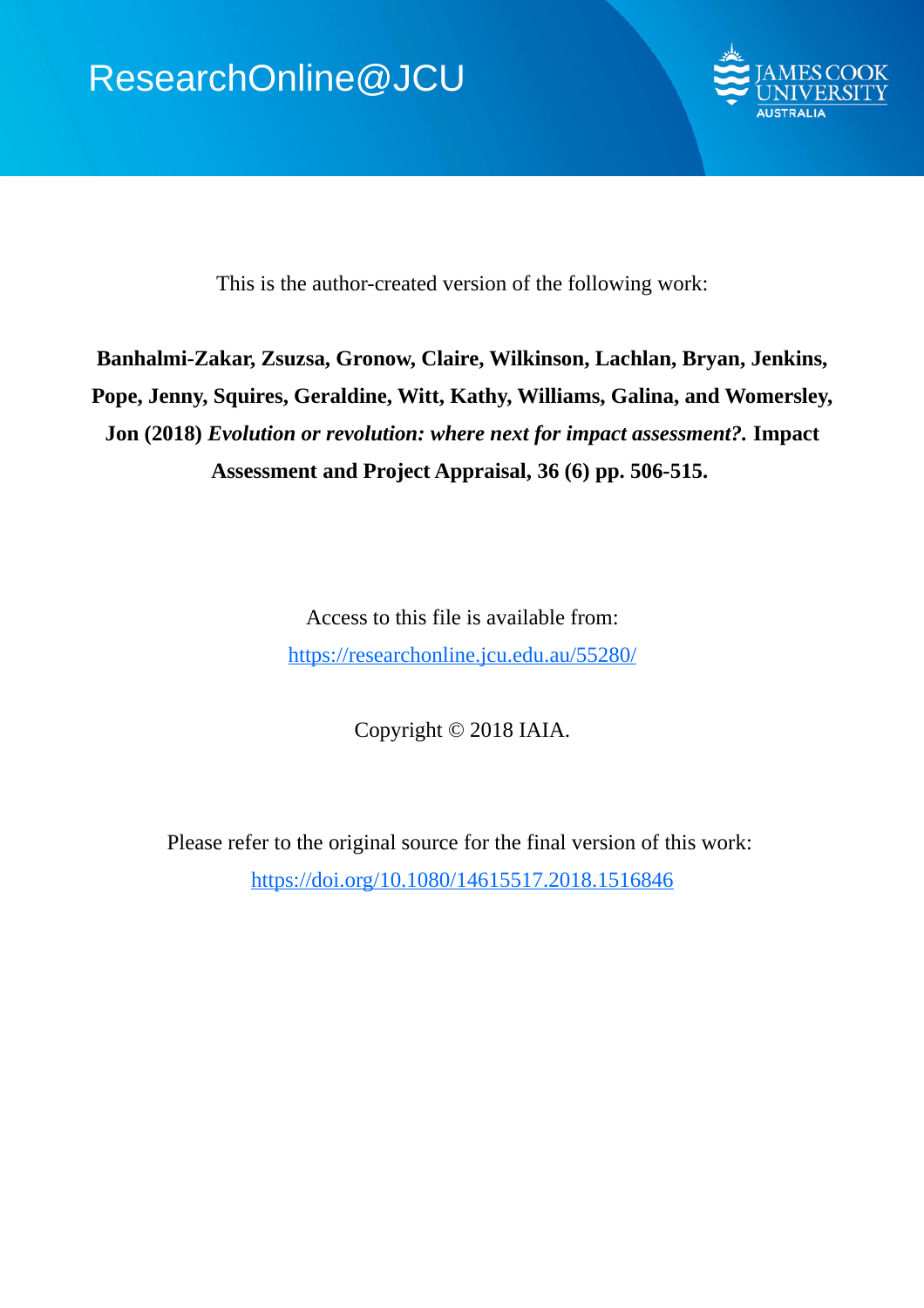# **Evolution or Revolution: Where next for Impact Assessment?**

Banhalmi-Zakar, Zsuzsa<sup>1</sup>, Gronow, Claire<sup>2</sup>, Wilkinson, Lachlan<sup>3</sup>, Jenkins, Bryan<sup>4</sup>, Pope, Jenny<sup>5,6,7</sup>, Squires, Geraldine<sup>8</sup>, Witt, Kathy<sup>9</sup>, Williams, Galina<sup>10</sup>, Womersley, Jon<sup>11</sup>

*<sup>1</sup> College of Science and Engineering, James Cook University, Townsville, Australia* ORCiD: 0000-0003-3544-9353 Twitter: @banhalmizakar LinkedIn: https://www.linkedin.com/in/zsuzsa-banhalmi-zakar-40940331/

*<sup>2</sup> Water and Environmental Management, University of Bristol, Bristol, UK*

*<sup>3</sup> JBS&G, Melbourne, Australia* LinkedIn: https://www.linkedin.com/in/lachlan-wilkinson-79553017/ *4 School of Civil, Environmental and Mining Engineering, University of Adelaide, Adelaide Australia* ORCiD 0000-0002-4031-101X Email: [bryan.jenkins@adelaide.edu.au](mailto:bryan.jenkins@adelaide.edu.au)

*<sup>5</sup> Centre for Ecosystem Management, Edith Cowan University, Perth, Australia*

*6 Integral Sustainability, Australia*

*7 Unit for Environmental Science and Management, North-West University, South Africa*

ORCiD: 0000-0002-0099-854X

*<sup>8</sup> GHD, Brisbane, Australia* 

*<sup>9</sup> UQ Centre for Coal Seam Gas, University of Queensland, Brisbane, Australia*

*<sup>10</sup> School of Business, Accounting and Law, Central Queensland University, Brisbane, Australia*

*<sup>11</sup> Womersley Environmental Management, Cleveland, Australia* 

LinkedIn: https://www.linkedin.com/in/jon-womersley-feianz-cenvp-fiml-pri-nmasaccr-d-1bb94436/

Corresponding author: Dr. Zsuzsa Banhalmi-Zakar, [Zsuzsa.banhalmizakar@jcu.edu.au](mailto:Zsuzsa.banhalmizakar@jcu.edu.au)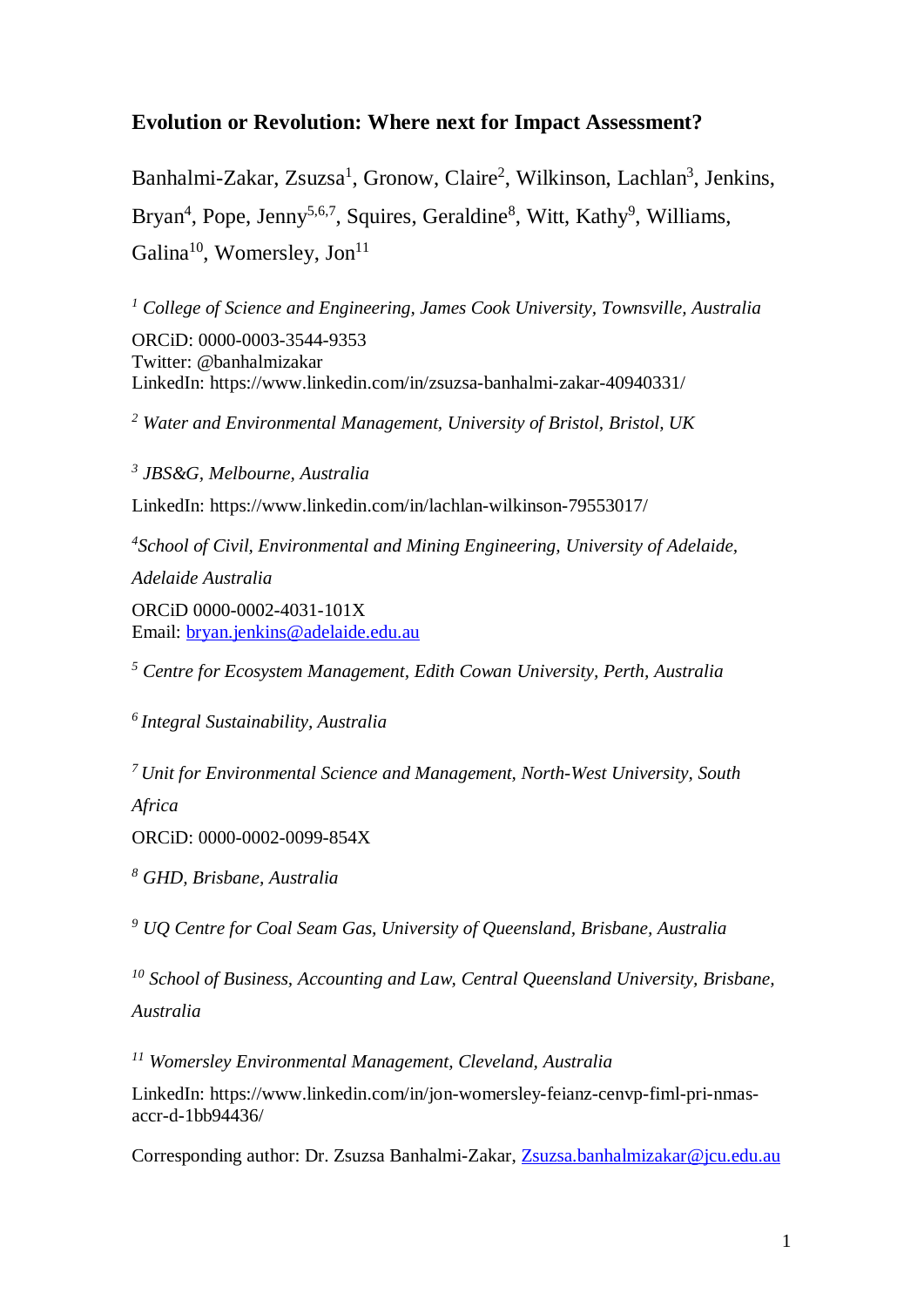# **Evolution or Revolution: Where next for Impact Assessment?**

Impact assessment (IA) has become one of the most prevalent environmental policy instruments today. Its introduction under the National Environmental Policy Act (US) in 1969 was revolutionary. Perhaps it is not surprising, then, that such a widely used tool has received its share of criticism, including that it fails to meet some of its fundamental goals. Over the last fifty years, IA has broadened in scope and application and embraced new techniques. It has followed evolved, but has not changed fundamentally.

We believe that IA must continue to change to meet the societal and environmental challenges of the  $21<sup>st</sup>$  century. But will it be enough for IA to progress through incremental change (evolution), or is a complete overhaul of impact assessment (revolution) needed? We provide some ideas as to what 'evolution' and 'revolution' may look like, but rather then offering a definitive way forward now, we invite stakeholders to present their thoughts and suggestions at the IAIA19 Annual Conference in Brisbane, which carries the same theme as the title of this article.

Keywords: environmental impact assessment; strategic environmental assessment; evolution, revolution

# **1. Introduction and call to action**

When the concept of environmental impact assessment (EIA) was first introduced in 1969, via the National Environmental Policy Act of the United States, it was nothing short of revolutionary. Fifty years ago, policy-makers saw the need to balance cost benefit analysis, the dominant project decision support tool, with a new environmentally focussed tool. They introduced the requirement to assess the potential environmental impacts of proposed actions prior to deciding whether those actions should proceed, a radical approach to environmental management (Bartlett 1989). Since then, the concept of impact assessment (IA) (a term that embraces environmental, social and other forms of impact assessment) has become one of the most successful project and strategic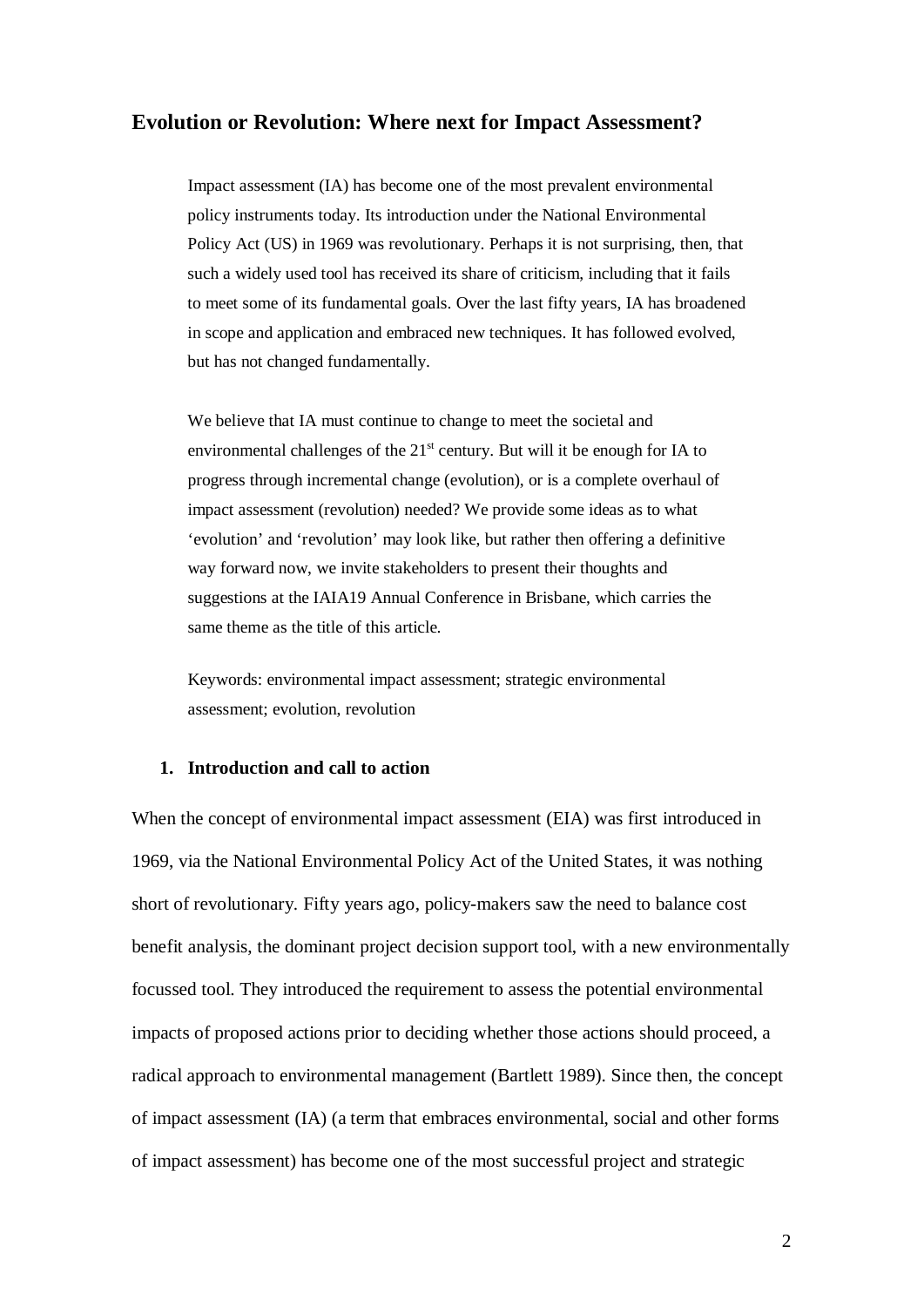assessment tools. Nearly all members of the United Nations (191 of the 193) have embedded IA in national legislation or have signed some form of international legal instrument that refers to the use of IA (Morgan 2012). This means that, fifty years on, the fundamental concept of IA is not only universally recognised, but also accepted and applied worldwide.

Despite IA's widespread adoption and delivery of a range of beneficial outcomes, a lingering dissatisfaction remains about whether it has achieved its fundamental goals. Generally, the rationale behind IA is widely accepted and many aspects of its process are regarded as successful (Glasson et al. 2012). Nevertheless, in the face of ongoing environmental degradation, both practitioners and researchers share a concern that IA is insufficient and/or fundamentally flawed. The effectiveness of impact assessment is a burgeoning field of study (see Sadler 1996; Baker and McLelland 2003; Chanchitpricha and Bond 2013; Gronow et al. 2015; Pope et al. 2018; Loomis and Dziedzic 2018), with particular concerns expressed about substantive effectiveness – does IA do what it is supposed to do? A substantial volume of literature has been produced over the years that describe the shortcomings of IA practices in a multitude of jurisdictions (see Lawrence 1997; Environment and Natural Resources Committee 2011; Arts et al. 2012; Morrison-Saunders et al. 2014; Riley 2016; Institute of Environmental Management and Assessment 2017), and we explore this body of work in more detail in Section 3. Given the apparent level of dissatisfaction in IA expressed by practitioners and in the literature, it seems that few would argue that there is no scope for further improvement of IA.

The world is a much more complex place now than it was in 1969, and issues such as climate change, urbanisation, technological innovation and others have significant implications for impact assessment (Retief et al. 2016). We call for the reform of IA to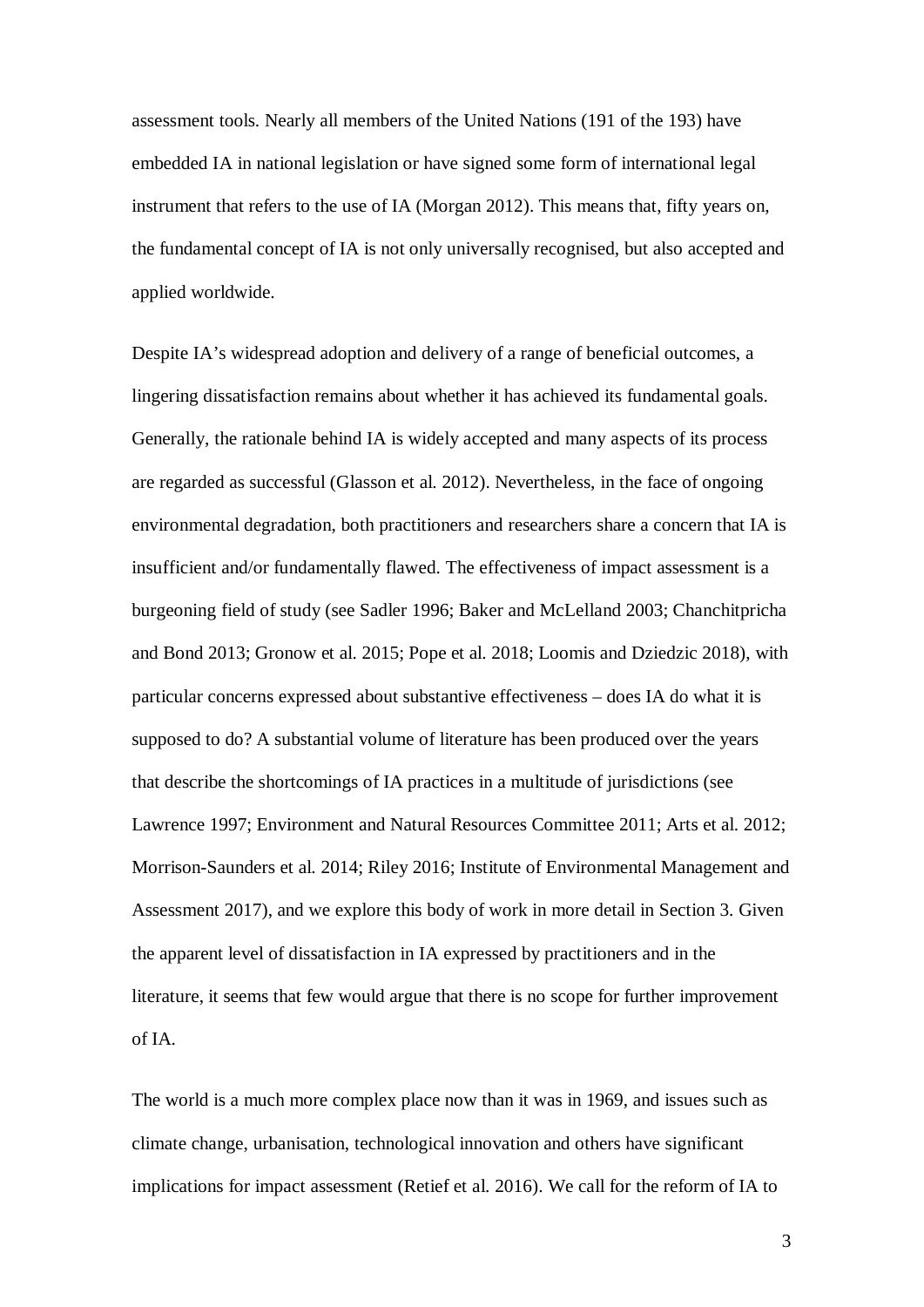meet the challenges of the  $21<sup>st</sup>$  century now and propose that there are two ways to do this. One approach is to continue to implement small-scale, incremental modifications to existing IA systems to achieve desired changes. We term this the *evolutionary approach*, because it reflects the common, non-scientific (or Darwinian) definition of evolution as the gradual development of something, especially from a simple to more complex form (Oxford Dictionaries 2018). IA effectiveness studies and the periodic review of IA policies in many jurisdictions are prime examples of how evolutionary changes have been introduced (see European Commission 2012; Institute of Environmental Management and Assessment (UK) 2017; Victorian Auditor-General 2017; Department of Planning and Environment (NSW Australia) 2018; EPA (US) 2018). The alternative is the *revolutionary approach*, which advocates for a more robust overhaul of IA. An 'IA revolution' calls for a complete, wide-reaching, and radical change that, by definition, typically means overthrowing the existing methodologies (systems) and establishing a new approach (Collins 2018).

The upcoming International Association of Impact Assessment (IAIA) Annual Conference in Brisbane (Australia) provides the ideal forum at which to begin the deliberation over whether IA needs evolutionary or revolutionary reform. The theme of the conference is 'Evolution or Revolution: Where next for Impact Assessment?' (also the title of this article). This theme was chosen recognising that there has not been a second revolution of IA since its introduction and that critics of IA raise fair concerns about the ability of IA to fulfil its core objectives and meet future challenges. We call on IA stakeholders from around the world to question whether IA should continue to proceed on an evolution-like path as it has for half a century, or is it time for an IA revolution? In other words, this article is a call to action as well as a warm invitation to attend IAIA19 in Brisbane.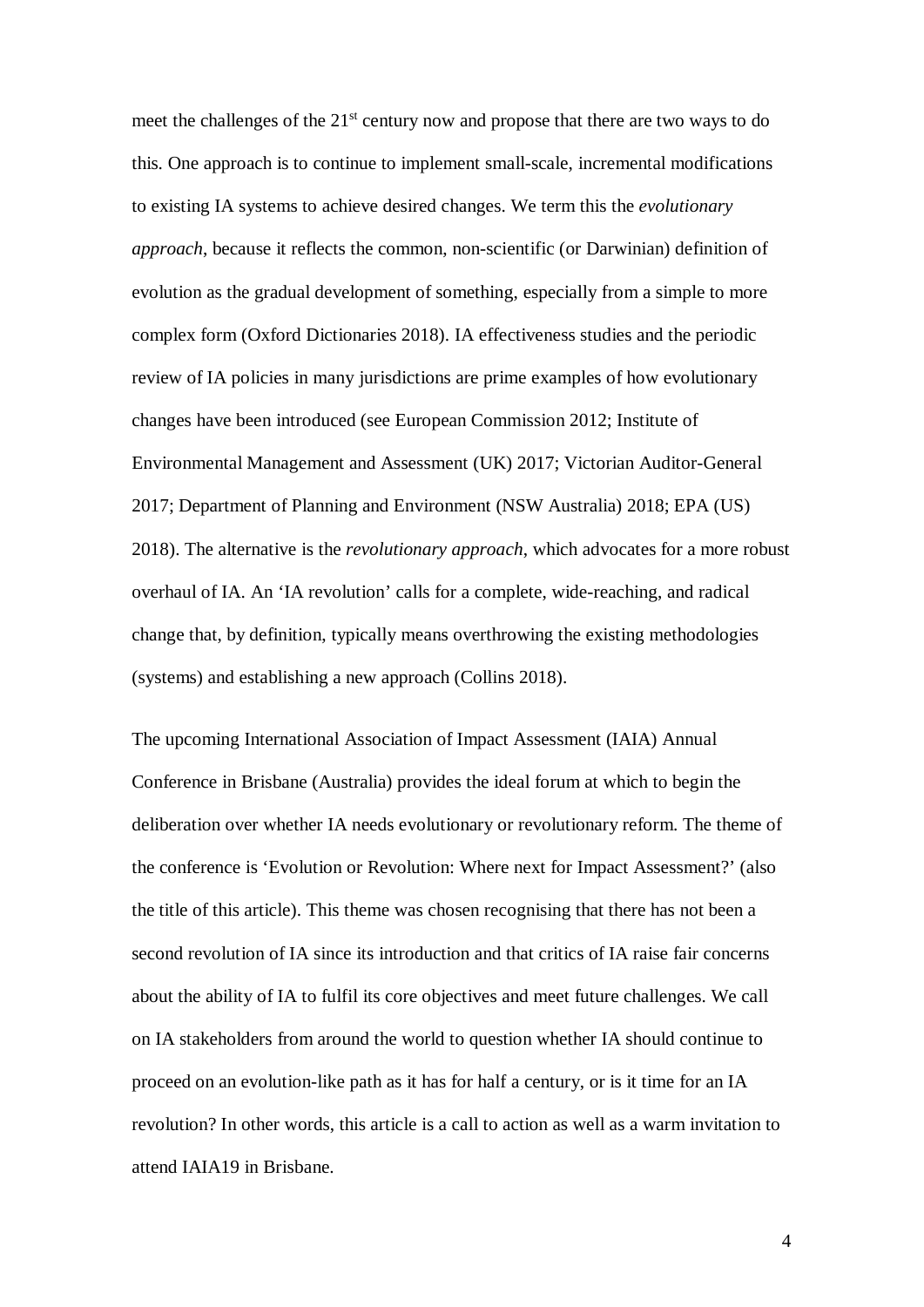The article begins with a brief overview of the history of IA, arguing that the development of IA has followed an evolutionary path. It then considers the case for sustaining this path through gradual changes to IA, while the following section introduces arguments for revolutionary change. While the article seeks to speak to an international audience and draw attention to the universal problems and solutions of IA, it has a stronger emphasis on Australian solutions, as the location where the authors have expertise and where IAIA19 will be held. We finish with a discussion on what evolutionary and revolutionary changes to IA might look like, based on our knowledge of Australian practice to illustrate some ideas, but we draw no conclusion. That will be left for consideration at IAIA19.

#### **2. The development of impact assessment**

From its early beginnings, IA was intended to provoke wider changes in the decision-making behaviour of governments and proponents, to shift society towards lower impact development and more sustainable outcomes (Bartlett and Kurian 1999; Cashmore et al. 2004). It induced transformational change through a regulatory mandatory assessment requiring the provision of sound scientific information, the examination of alternatives, and canvassing of the views of the public and a carefully considered decision-making step (Gronow et al. 2015). IA is an action-forcing mechanism on proponents of development that is focussed on avoiding, minimising and mitigating adverse environmental effects. IA does not end with decision making; it also authorises the imposition of conditions on development and the monitoring of compliance with those conditions (Morrison-Saunders and Arts 2004). Engagement in the IA process was anticipated to induce learning among proponents, scientists, analysts, policy makers, politicians and the public (Sánchez and Mitchell 2017; Jha-Thakur et al. 2009) which would also lead to a transformational shift in decision-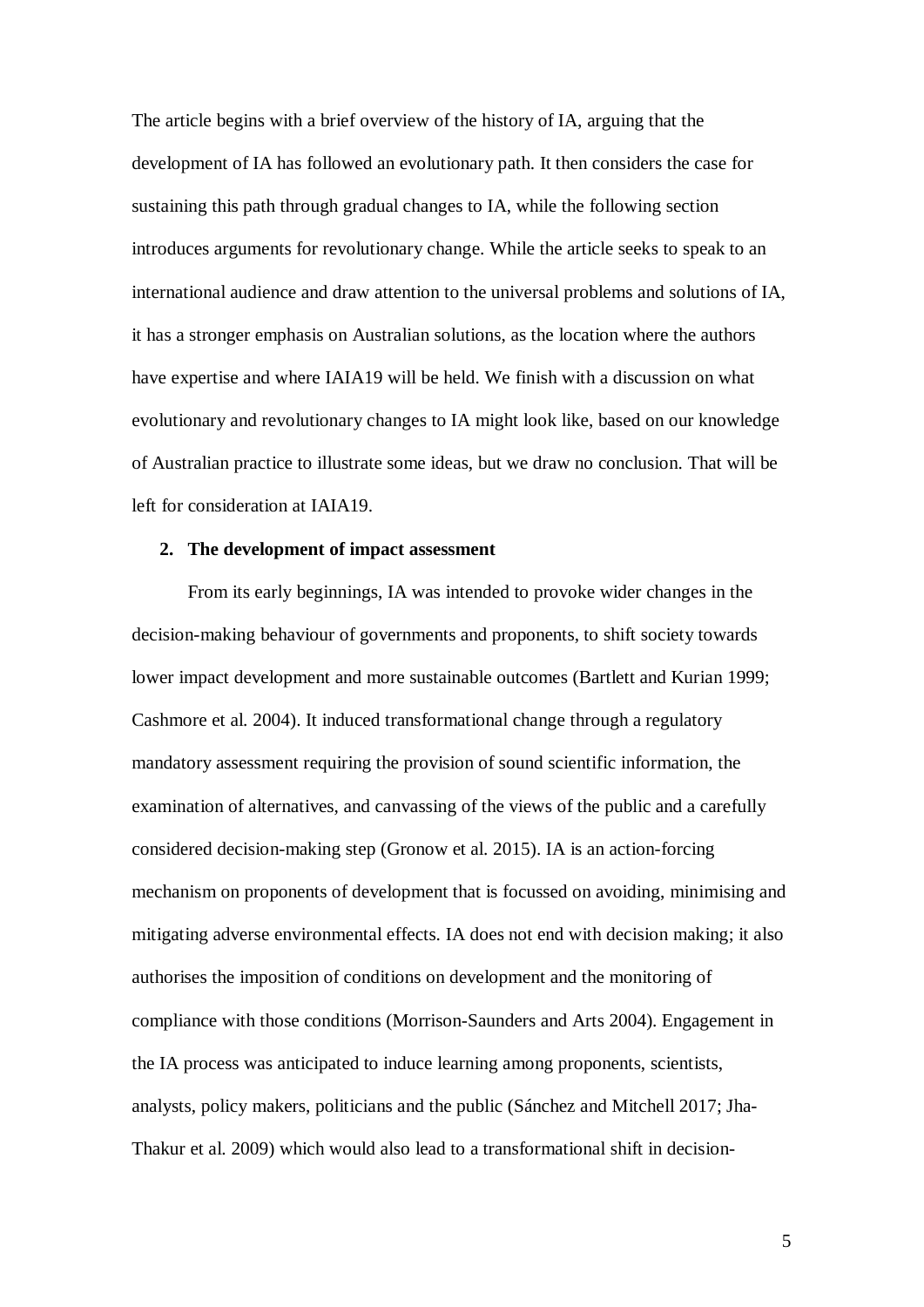making with a greater emphasis on environmental and social priorities (Lawrence 1997). In essence, the introduction of IA, a regulatory mechanism to force the consideration of environmental and social implications of actions prior to decisionmaking, was nothing short of revolutionary.

The fundamental processes and practices of impact assessment that originated under NEPA (1969) will be familiar to modern IA practitioners. Most of the initial requirements of IA have been incorporated in regulations worldwide – these include provisions for screening, scoping, report preparation, consideration of alternatives and mitigation measures, a statement of residual impacts, review and comment on the draft report and an assessment and consent decision by the designated regulatory agency (Glasson et al. 2012). NEPA (1969) also laid out the required content of one of the key outputs of the IA process, the final report, often referred to as the environmental impact statement (EIS) (Table 1).

# **Insert Table 1 here.**

EIA has been mandated in Europe since 1985, with Directive 85/337/EEC, mirroring the process steps and approach of NEPA. This Directive has been updated several times and is currently codified as Directive 2014/52/EU and has been transposed into domestic regulations in all countries of the European Union. In Australia, provisions for impact assessment exist under both Federal and State regulation. Those in Australia's national environmental law, the *Environment Protection and Biodiversity Conservation Act 1999,* are very similar to those initially introduced in the NEPA (1969). In this sense, the fundamental requirements of IA have not changed over time.

Although the fundamental concepts and protocols of IA have not significantly changed over the last fifty years, IA has evolved in other ways. The scope of IA has broadened from a primary focus on the biophysical environment to also embrace a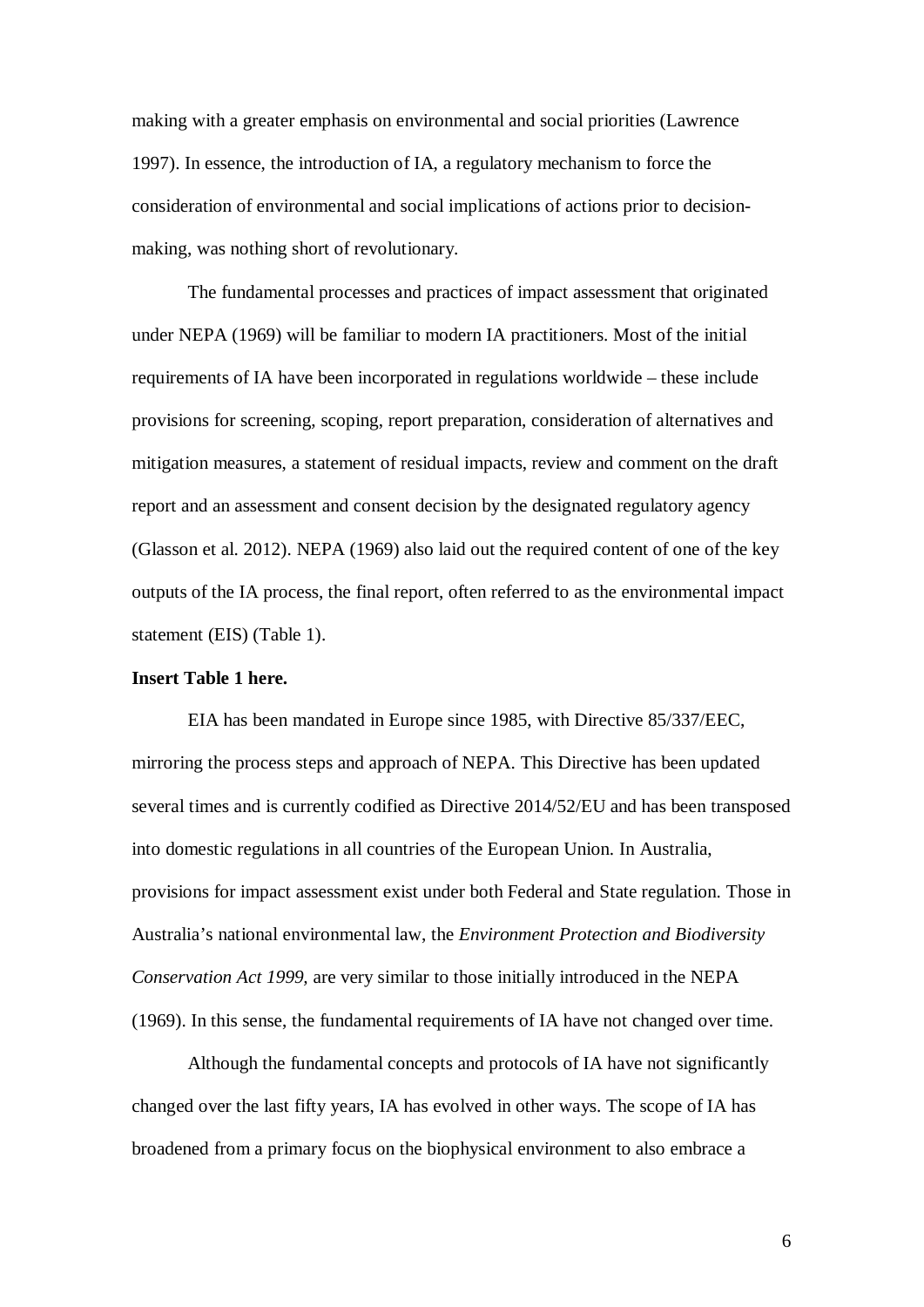range of other spheres (Glasson et al. 2012; Morgan 2012; Morrison-Saunders et al. 2014). The EU Directives, for example, extend to the assessment of population and human health, biodiversity, risks of major accidents and disasters and the use of natural resources and climate change aspects. This broadening of scope has given rise to a variety of associated or discipline specific assessment tools over time, which IAIA (2018) refers to as 'sub-fields of impact assessment. These sub-fields are highly varied and include social, health, ecology, economic, technology, gender and equity impact assessment, as well as more integrated appraisal tools like cumulative impact assessment and sustainability assessment (IAIA 2018; Morgan, 2012; Vanclay 2015). Whether the various sub-fields of IA assist or hinder the achievement of the initial goal of IA advocating for the protection of biophysical environment is still debated (Morrison-Saunders and Fischer 2006; Sheate 2010). IA has also been applied in new contexts by non-traditional users, for example by affected communities themselves (Winfield 2010) and financial institutions (Banhalmi-Zakar and Larsen 2016). As a result, IA practice has expanded and diversified over time.

Like many other fields, IA has also embraced new tools and techniques that have been made possible by the revolution in information technology. These include the increasing use of GIS and various spatial data formats as well as other sophisticated modelling tools (see for e.g. Like et al. 2015; Wanderer and Herle 2015; Zhang et al. 2015; Banerjee and Ghose 2017). New approaches have also been applied in the area of public participation, moving beyond basic public review of documentation to more deliberative forms of decision-making (e.g. Hartz-Karp and Pope 2011).

Perhaps the most significant reform in IA, since it was established, has been the emergence of strategic environmental assessment, or SEA. SEA aims to integrate environmental issues into decision-making earlier than EIA, and is generally regarded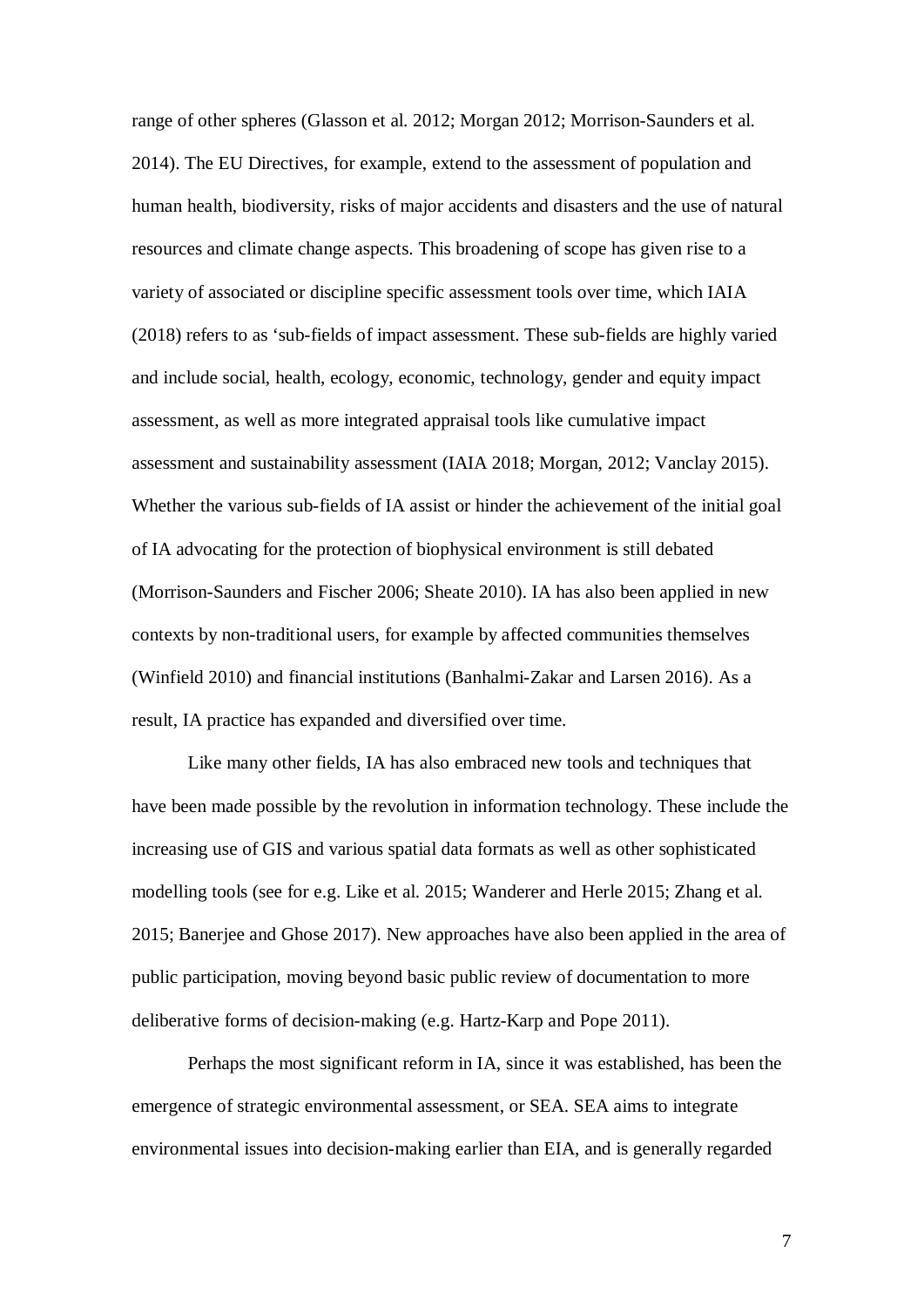as complementing project-level EIA (Partidario 2000; Lee and Walsh 1992). The difference between IA and SEA is that the latter applies to plans, programs and policies (hence its strategic nature), while the former is typically applied to individual projects. It is beyond the scope of this paper to give an exhaustive account of the developmental forces behind SEA, its practice, and shortcomings. The purpose of our brief discussion of SEA is merely to recognise its emergence as an important development in IA practice.

The IA process originally prescribed under NEPA (1969) was intended to apply to strategic level decisions, but this aspect of the legislation was largely neglected (Bina 2007). The introduction of the European Directive 2001/42/EU launched the concept of SEA into mainstream practice in Europe and the concept has gained momentum over time (Fundingsland et al. 2012). SEA is now practised in various forms in many parts of the world; for example, it is conducted in Australia at the Federal level under the *Environment Protection and Biodiversity Conservation Act* (1999) and Western Australia since 1995. Different approaches to the implementing SEA have emerged over the years, ranging from 'EIA-type' SEA that essentially mimic project-based IA procedures and are applied to plans, policies or programs (Lee and Walsh 1992); through integrative approaches that seek to work within the framework of existing developmental and approval procedures (Therivel 2013); through approaches that emphasise normative and systematic tiered approach (Fischer 2007); to SEA based on strategic-thinking (Partidario 2012). The different approaches are not mutually exclusive (Ahmed and Sánchez-Triana 2008) but offer alternative means for implementation while recognising the inherent characteristics and difficulties of strategic decision-making.

#### **3. Perceived shortcomings of IA**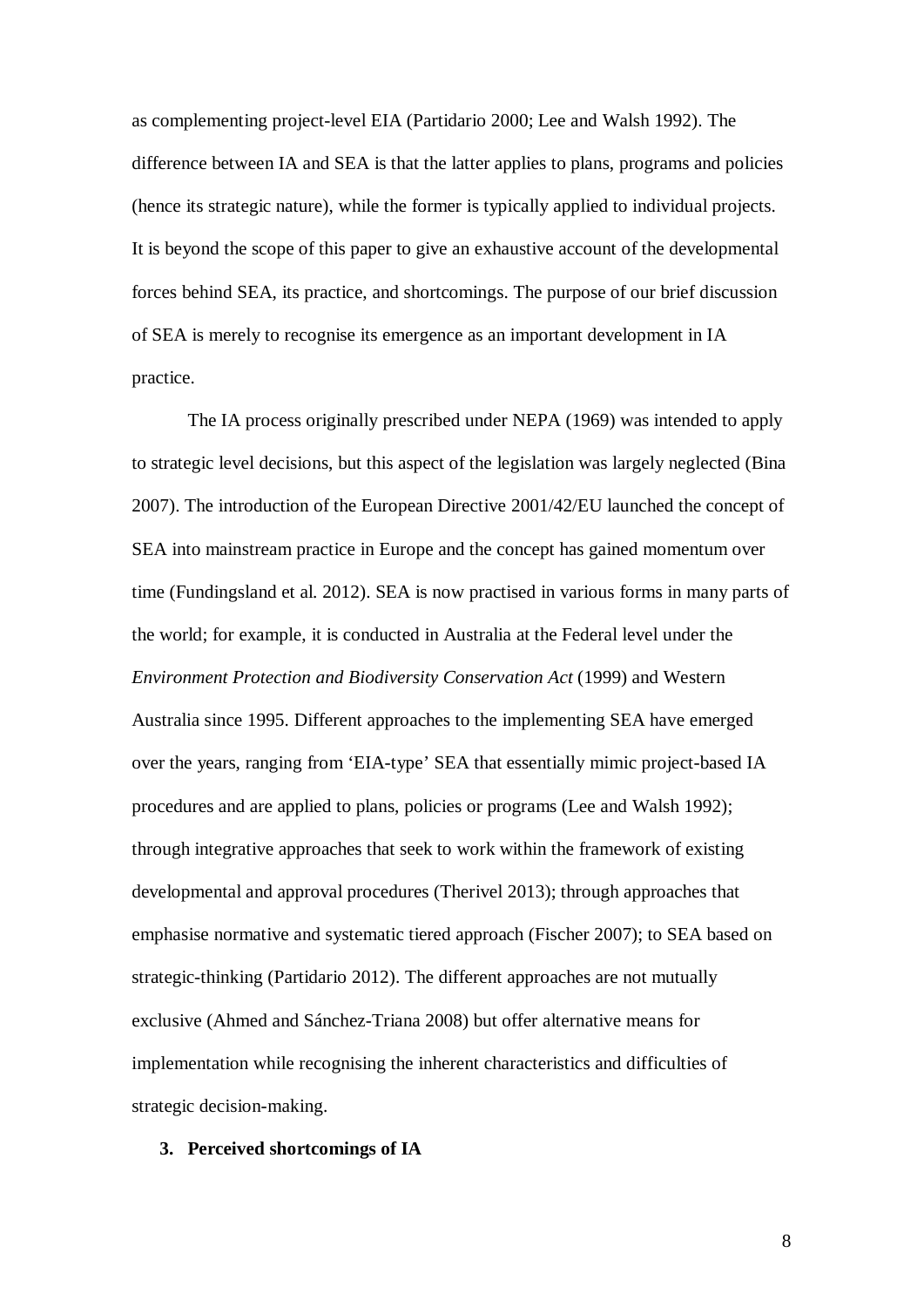A tool that has enjoyed such widespread global application as IA is bound to be criticised, and this has certainly been the case with IA. The theory and practice of IA has been the subject of intense debate in academic journals, particularly special issues and at IAIA conferences. For example, the need and role for SEA was addressed by Bina (2007), Cherp et al. (2007), and Wallington et al. (2007); while Fischer (2012), Morrison-Saunders et al. (2012) and Vanclay (2012) debated over the integration and proliferation of IA types; and Sánchez (2012) and Canter and Ross (2012) highlighted the importance of improving scoping as a means to improve IA and achieving better environmental outcomes. A substantial volume of literature has been written about the shortcomings of IA and the possible consequences to IA outcomes, which are summarised in Table 2.

# **Insert Table 2 here**

Closer examination of these criticisms reveals some level of consensus regarding the nature and extent of the shortcomings. For instance, some of the limitations relate to specific aspects of IA, while others relate to more over-arching concerns. Interestingly, the widening of the scope of EIA through the introduction of SEA has been touted as a remedy to the woes of IA, specifically by better dealing with cumulative impacts and uncertainty. In Western Australia, for example, the idea of SEA was 'sold' to government on the pretext that it will improve decision-making and make project-level IA more effective, and indeed, there is evidence of better environmental outcomes for projects, as a result (Jenkins 2015). However, SEA has been plagued by problems that are similar to those experienced with project-level IA. Over time, SEA has diversified to the point of confusion about what it is and what it is meant to achieve (Partidario 2000). More recently, SEA has been found to fail in achieving its fundamental goals (Lobos and Partidario 2014), which echoes the troubles encountered with project-level IA.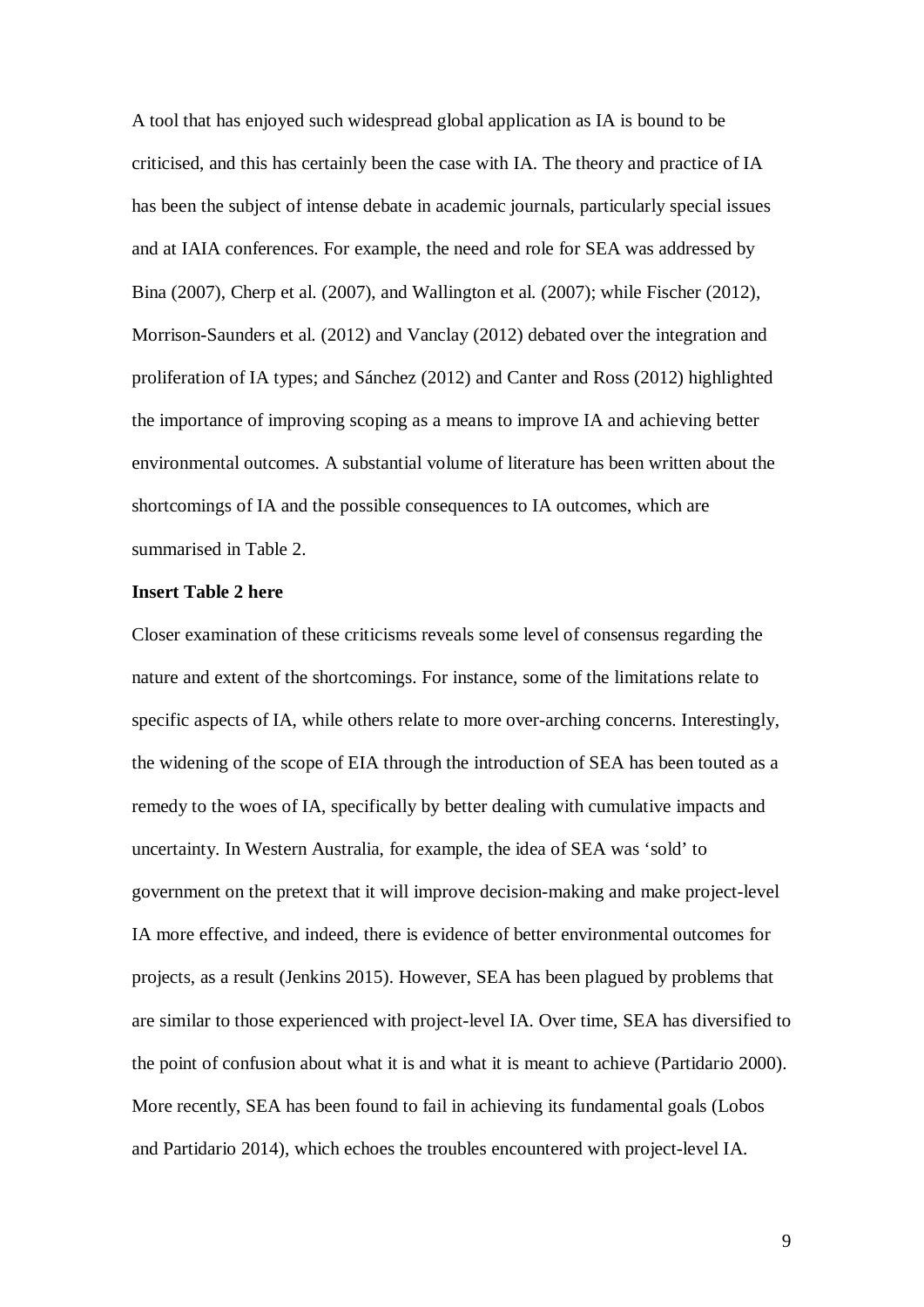As well as overcoming some long-standing issues, there are several new IA challenges and, perhaps, opportunities confronting IA in the near and long-term. As Vanclay (2015) points out, IA is becoming increasingly integrated with project development, manifesting as part of corporate social responsibility and social performance practices. The role of non-governmental players, such as funding agencies and financiers, and civil 'watchdog' organisations' as quasi-regulators of development through IA is growing (Banhalmi-Zakar and Larsen 2016; Vanclay 2015). Imbedding the concepts of ecological and social resilience have emerged as a key challenge over recent years, adding another layer of complexity to IA, requiring practitioners to recognise nonlinearity, feedback loops, and stochasticity (Wenning et al. 2017). Opportunities lie in harnessing new technologies, artificial intelligence and big data applications. While artificial intelligence has been used in environmental management for several decades (Cortés et al 2000), technological advances allow the exploration, visualisation and analysis of new information, such as social media and online images which can and should play a role in social impact assessments (Sherren et al. 2017).

## **4. The case for (continued) evolution**

The main arguments for improving IA through continued evolution are IA's widespread application and acceptance among environmental practitioners and its demonstrated ability to be adapted to numerous situations and jurisdictions. IA has shown a great deal of flexibility and remarkable resilience by becoming one of the most successful environmental policy innovations of our time (Macintosh 2010). IA has adapted to different regulatory and cultural contexts, while its core principles stayed the same (Sadler 2004). As a highly valued policy, IA is widely known and is generally accepted by a wide range of stakeholders, including proponents and governments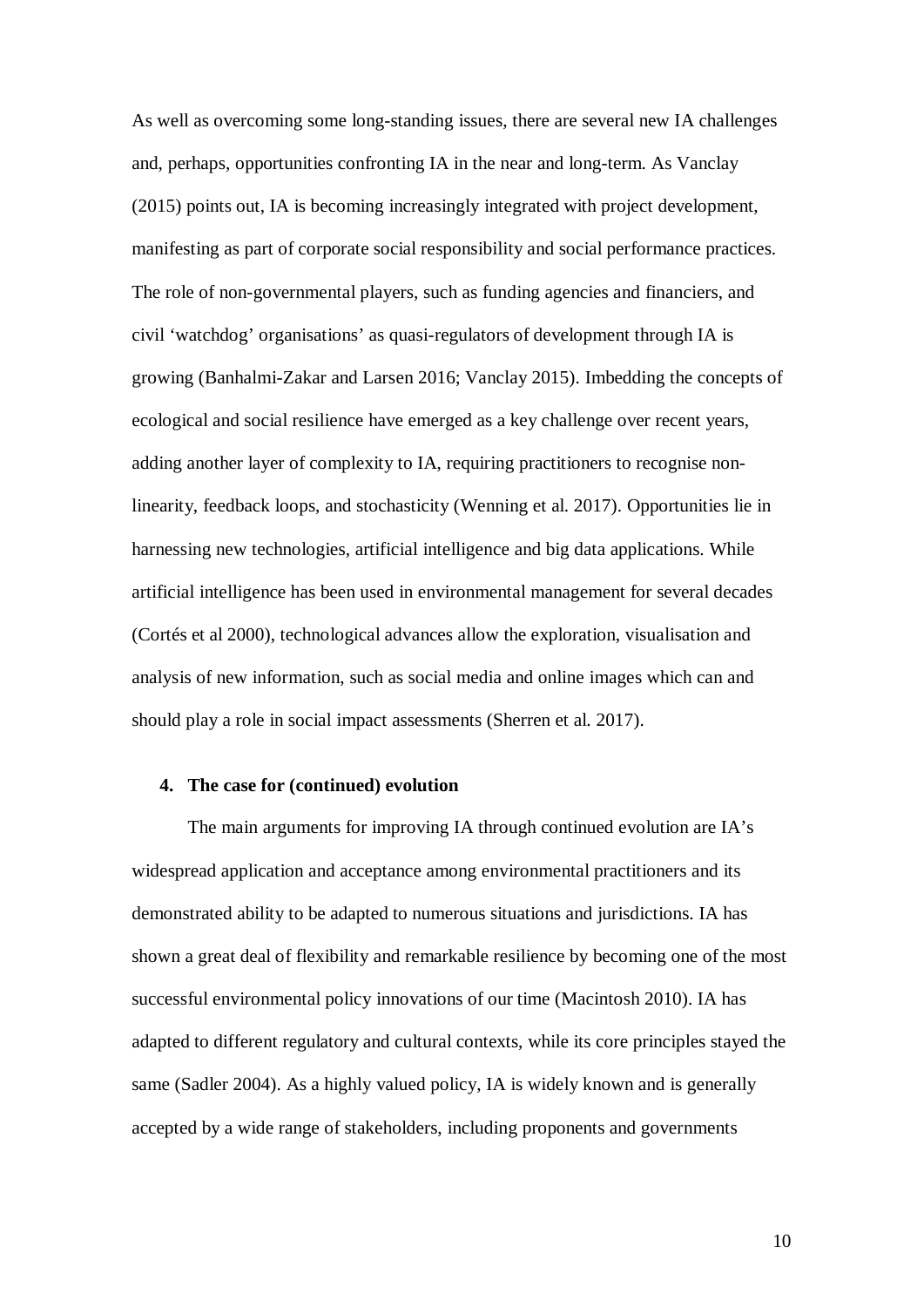(Glasson et al. 2012). This suggests that we should be building on its success rather than move to something radically different.

While IA has grown in popularity, it has also been changing for the better, demonstrating that gradual, evolutionary changes can be an effective force for improvement. A prime example of the ability of the evolutionary path of IA to achieve significant change has been the introduction of SEA. SEA seeks to respond to the shortcomings of project IA and has always been regarded as complementary tool, and not a replacement of project-based IA. Although there are many different approaches to SEA, the 'IA evolutionaries' see SEA as an extension of the practice of IA, albeit at a more strategic level and in a more pre-emptive manner, although they acknowledge that others may disagree with this perspective (Arts et al. 2005; Dalal-Clayton and Sadler 1998).

The evolution of IA represents a form of adaptive management, also known as a 'learning by doing' approach that originated around the same time as IA (Noble 2000). Morrison-Saunders and Arts (2004) conceptualise such evolutionary processes as forms of 'IA follow-up', whereby IA in a given jurisdiction is reviewed and evaluated (macro level) or when the instrument itself is monitored and reviewed (meta level). Evolution involves iterative processes of practicing, reflecting and changing practices to adapt to new situations and conditions. Practices change in response to learnings about what is or is not effective in reaching the required objectives, as well as when the objectives themselves change. For IA, the overall substantive objective of informing development decision making about important environmental and social issues has not changed significantly. Instead, we believe that over the years, expectations about what types of science, measurements and knowledge is required to be effective in 'doing IA' have changed considerably. This is particularly evident as IA struggles to develop effective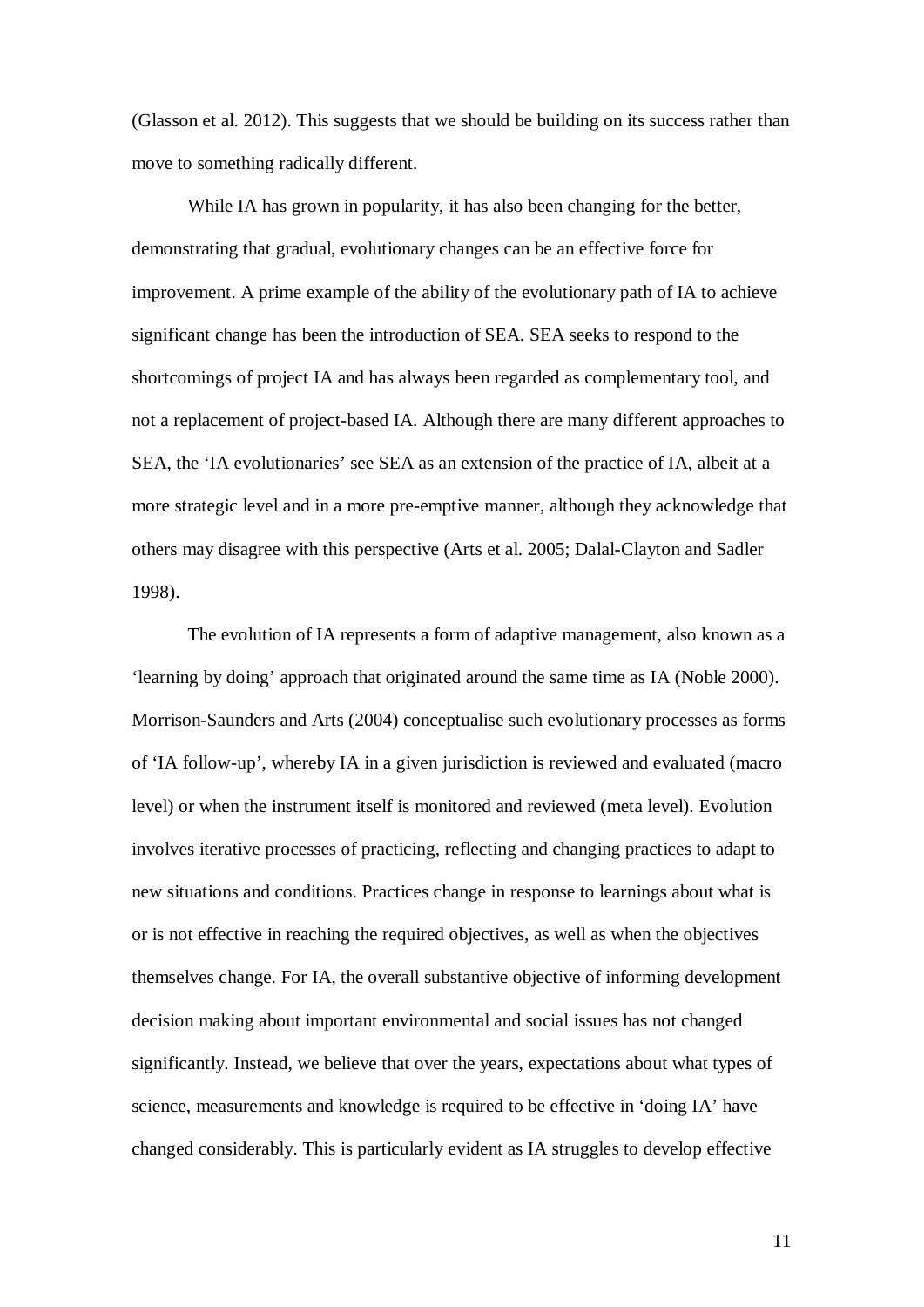measures to meet new challenges such as those captured by United Nations Sustainable Development Goals (Ruckert et al. 2017).

For IA to continue on its evolutionary path requires further examination of how existing procedures can be strengthened to overcome current limitations and how the influence of IA on the decision-making process should be enhanced. To some extent, 'IA effectiveness' studies have been successful in guiding change, leading to numerous amendments to IA regulations in an effort to improve practices and outcomes (Glasson et al. 2012). In Australia, for example, almost all states and territories have completed major reviews of IA legislation and processes in the last decade and initiated changes. The reviews have addressed matters such as: ensuring earlier and better engagement with the community and other stakeholders; improving scoping processes; improving the quality of IA documents; adopting risk and outcomes-based approaches in IA; increasing transparency in the IA process and decision making; and providing better systems for monitoring and enforcement of approval conditions (e.g. NSW Department of Planning & Environment 2018, Hawke 2015). These are all important matters that demonstrate how processes can be strengthened through evolutionary change.

From a pragmatist's perspective, slow, incremental changes have numerous benefits. Smaller scale changes are low cost initiatives and may be quicker to implement because they often require minimal adjustment in existing institutional arrangement. It is also easier to build support amongst politicians and other stakeholders for a series of incremental changes than to advocate for extensive change in policy and practice. At the same time, it is also less painful to undo an incremental change that proves to be detrimental, than to recover from failed radical changes, such as those that can be brought about by a revolution.

# **5. The case for 'IA revolution'**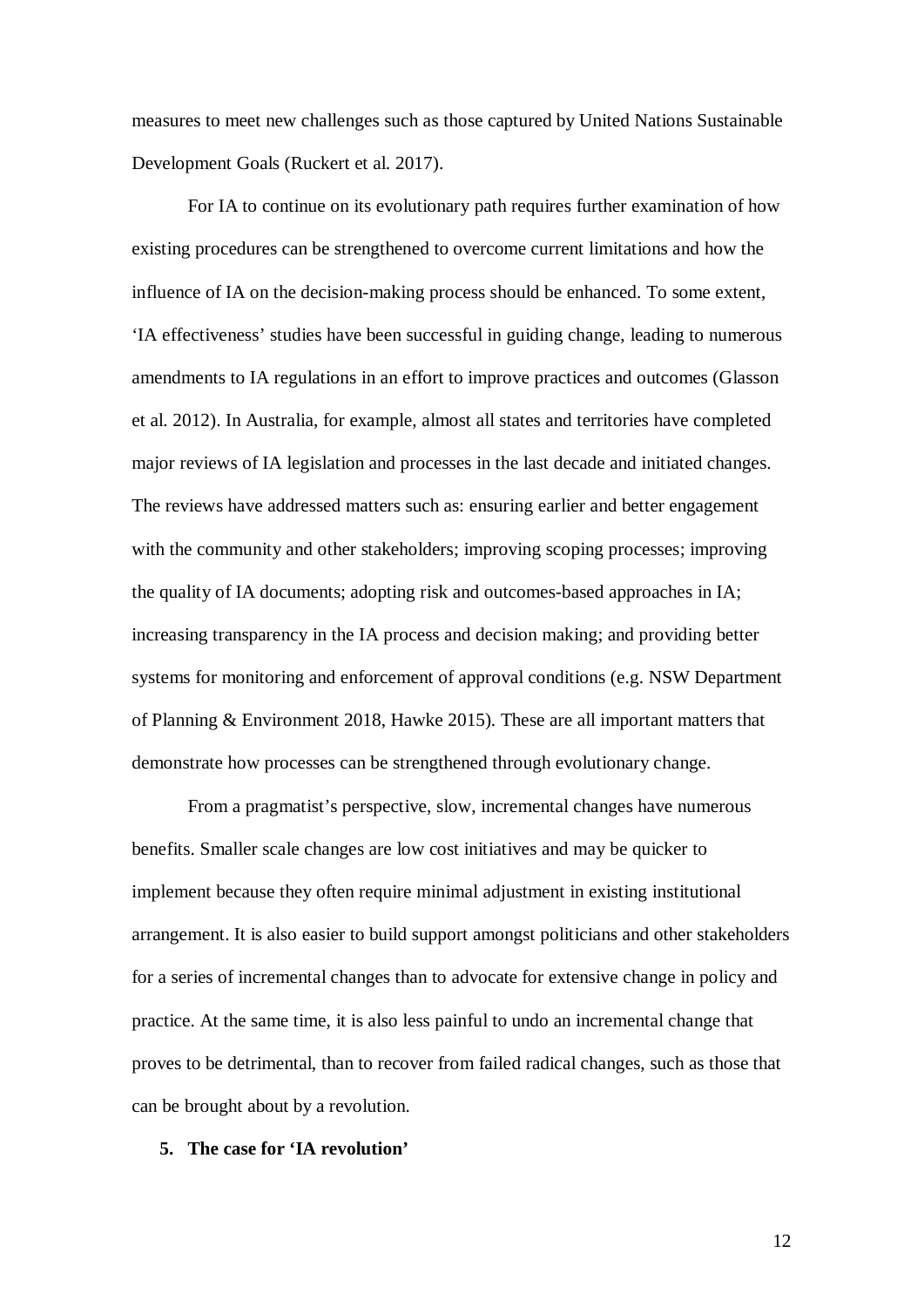The case for revolution rests on the premise that in its current form, IA cannot progress further to fulfil its aims and meet future challenges. Undeniably, IA has been a highly popular instrument, but there are many who believe that fundamental change is needed to ensure that its fundamental goals can be achieved. According to the Principles of Environmental Impact Assessment Best Practice, (IAIA 1999), the main objectives of IA are to i) ensure that environmental considerations are explicitly addressed and incorporated into the development decision making process ii) anticipate and avoid, minimize or offset the adverse significant biophysical, social and other relevant effects of development proposals, iii) protect the productivity and capacity of natural systems and the ecological processes which maintain their functions; and iv) promote development that is sustainable and optimizes resource use and management opportunities. However, as discussed earlier, experience and research indicate that, too often, IA has become a process to account for and report on impacts of actions or proposals rather than a means to guide the design of actions or proposals. Efforts to improve effectiveness have often served to expedite IA processes rather than improve environmental or social outcomes. A review of 25 years of IA practice in the United Kingdom and Netherlands concluded that IA does not seem to be promoting any real challenge to decision-making either by proponents (about the design of projects, programs, plans), or regulators and statutory decision-makers regarding the approval of same (Arts et al. 2012). Reports on the state of the environment and human well-being indicate that the scale of the impact of human activity on the environment is unprecedented and detrimental, threatening species and ecosystems, including ecosystem services that are vital to sustaining human life (Millennium Ecosystem Assessment 2005). Those that advocate for 'IA revolution' believe these are significant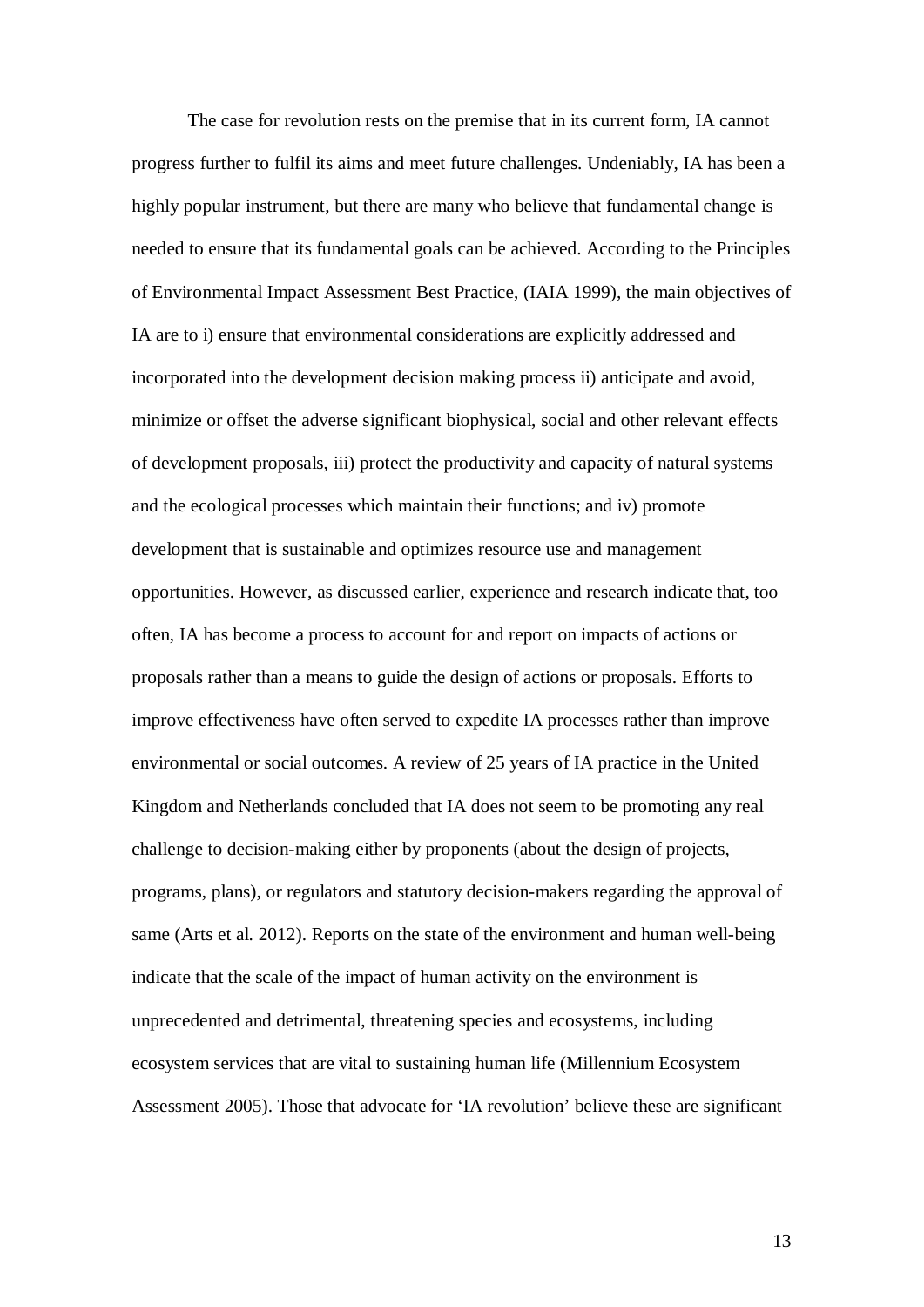failings that cannot be ignored further. The need for action is too urgent to rely on evolutionary change.

A revolution of IA is not concerned with remedying the individual shortcomings of IA, because such an approach is more likely to yield incremental changes that are essentially evolutionary in nature. Rather, a revolutionary approach seeks to turn current thinking of IA 'on its head' through a complete overhaul of IA's processes as well as its aims. Naturally, this would be difficult for IA stakeholders as the IA process has been ingrained in their approach to development. It may be particularly challenging for experts and practitioners for whom IA is the only form of social and environmental control they have ever known. One way to think about the IA revolution is to consider starting with a clean slate and going back to the drawing board, when anything is possible. It may be useful to begin by thinking about the nature and root of environmental and social problems, current and expected environmental and social challenges and consider a full range of possible solutions without the IA mechanism in its current form. Some examples of revolutionary thinking in IA could be:

- Ending the bureaucratic focus of IA and doing away with all or most existing IA provisions and 'starting over'. Given that the underlying rationale of IA of thinking about the consequences of actions before they are undertaken is straightforward, there is no need to rely on prescriptive regulations and bureaucracies (Thomas 2001). Instead, individuals should be empowered and encouraged to carry out IA in a system where environmental and social outcomes are given a higher status (Thomas 2001).
- Completely mainstreaming the concept of IA into all key development decision processes and rolling out capacity building/training programs targeting both government and private sector stakeholders.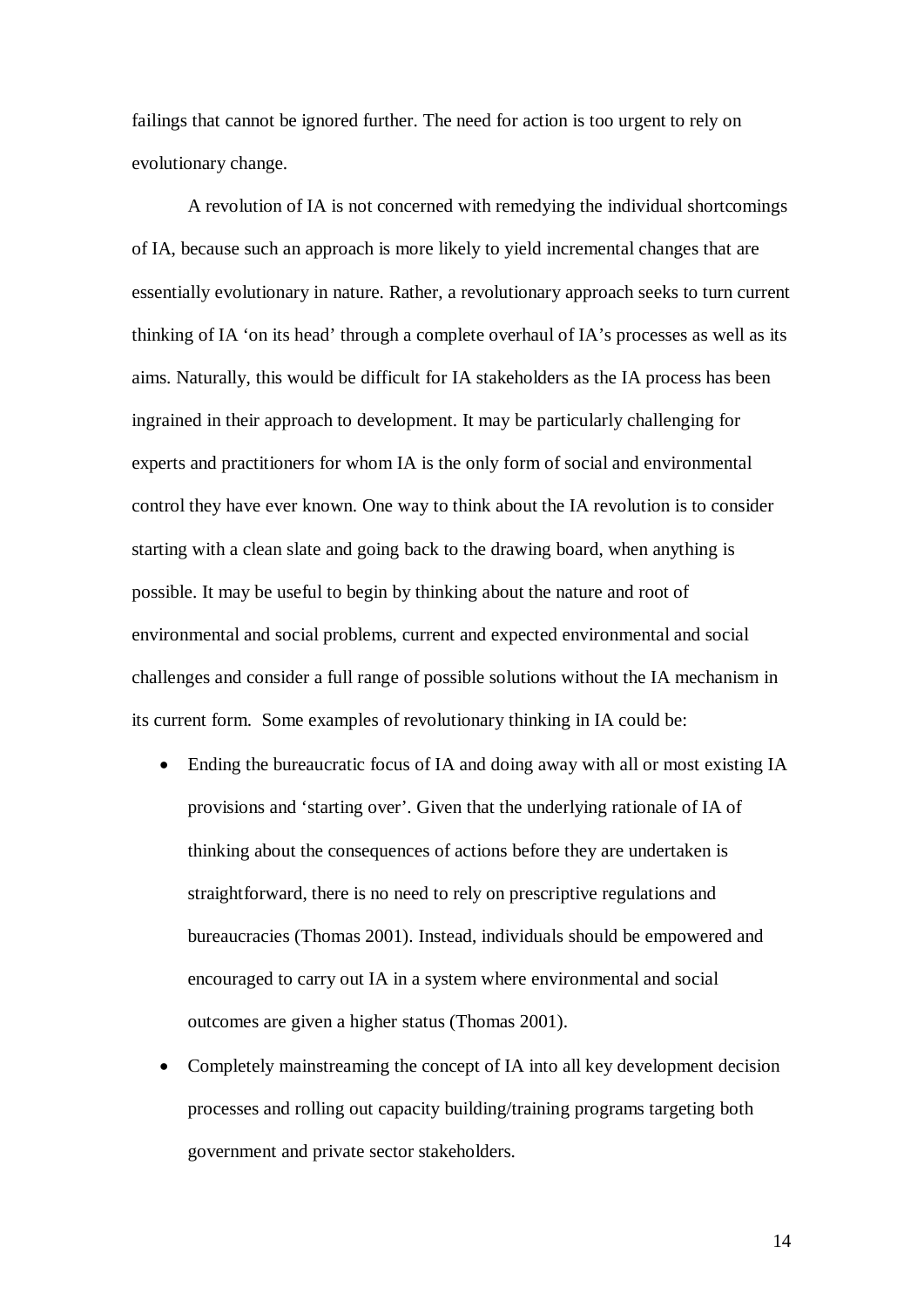- Redesigning IA as a deliberative and inclusive process, rather than a technocratic one, as suggested in Owens et al. (2001) and others.
- Redesigning IA as an outcomes-based management tool where proposals are assessed against strategies, such as regional sustainability strategies that are based on nested adaptive systems and collaborative governance (Jenkins 2015; Jenkins 2018).
- Shifting to ecosystem services as the basis for incorporating environmental factors in decision making as was undertaken in the Millennium Assessment (Millennium Ecosystem Assessment 2005).
- Considering alternative growth path(s)/economic development framework as fundamental goals for IA, questioning sustainable development as a goal (and what it is or should be). Advocating an approach that recognises that more growth is not always the best option for long-term sustainable development and instead, decisions should centre on the overall health and net benefit to society at all scales (local, regional, national and global). This could entail the introduction of new methods of integrated socio-economic and environmental assessments that redefine the principles for decision-making.

Revolutionary reshaping of current IA systems or an entire environmental policy framework is not unimaginable or 'pie in the sky'; revolutionary proposals periodically appear in discourses in some jurisdiction. Such radical changes have recently been proposed in Australia and as the host country of IAIA19, this case is worth a closer look. The Australian Panel of Experts of Environmental Law (APEEL) recently outlined their proposal for a new federal environmental policy, where the centrepiece of the current law is the federal-level IA regulation. A number of changes are proposed,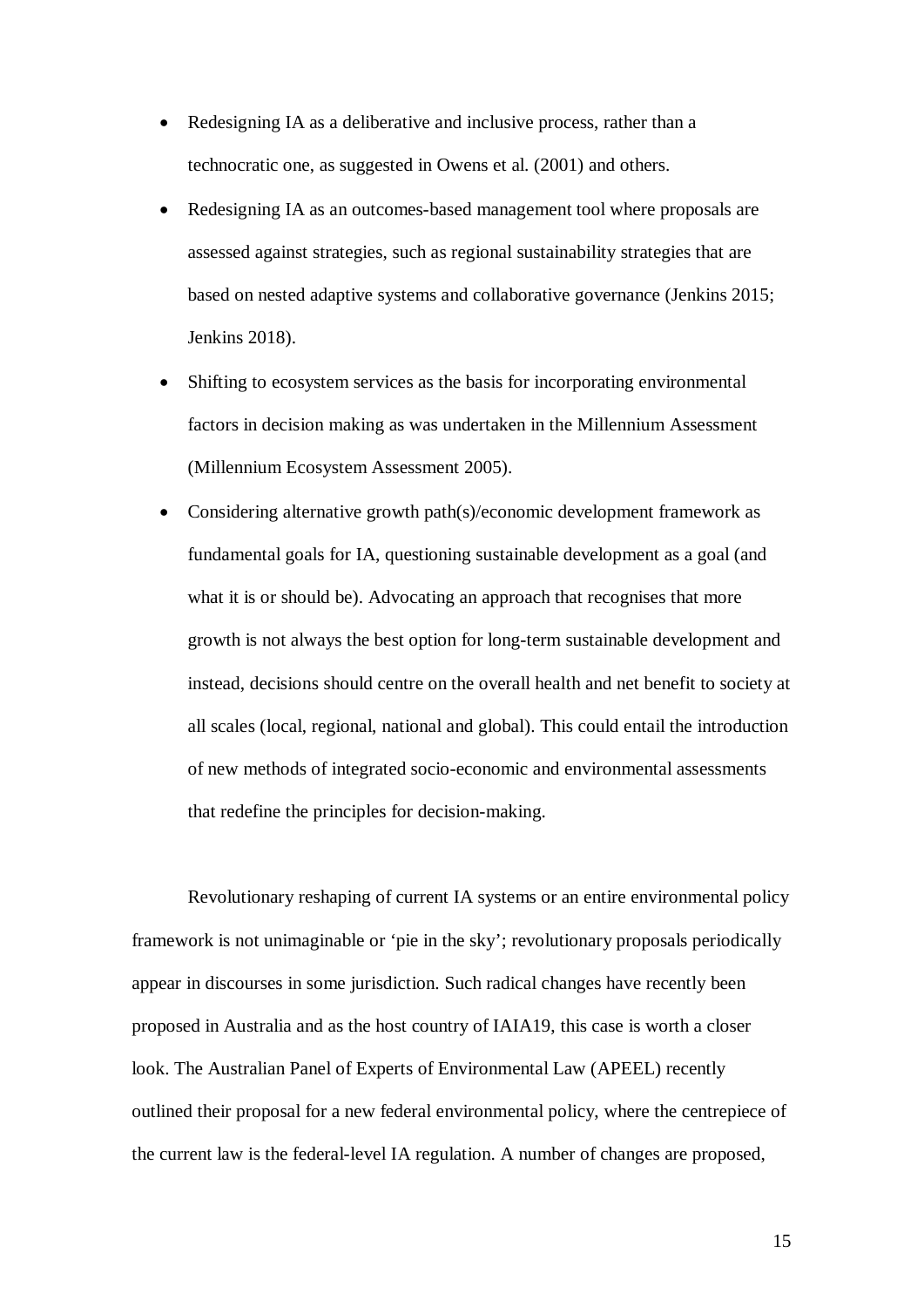some of which are 'tried and tested' policies that have been implemented in other jurisdictions years ago. However, together the recommendations signify a complete overhaul of the current national environmental regulatory system, including its approach and management of IA. APEEL (2017) calls for i) re-defining environmental or sustainability goals as a nation, ii) re-attributing the responsibilities for environmental protection, including designating a role for the private sector; and developing and introducing, iii) new culturally appropriate management models for Indigenous managed areas, iv) as well as a new approach to planning ('bio-regional planning') to manage terrestrial, marine and coastal areas (APEEL 2017). The call for change comes in preparation for the 20-year review of the key Australian federal environmental law in 2019. The initiative to redesign Australian federal environmental policy is gaining momentum with support among political and community stakeholders through the creation of the Places You Love Alliance, one of the largest alliances of Australian environmental groups, and is featured in the media (Morton (2018a, b); LEAN (2017), Places You Love Alliance (2018)). Although this is just one example, it demonstrates that the idea of revolutionary thinking around environmental policy and reimagining IA certainly has a place in a  $21<sup>st</sup>$  century environmental policy dialogue.

Those who advocate for an 'IA revolution' do recognise the challenges associated with delivering a new system. since revolutions often create as many (if not more) problems as they solve (Dahrendorf 1997). Revolutions can also fail for various reasons, including the difficulties in agreeing over key principles and gathering support from a wide range of actors (Dix 1985; Hughes 2014). IA is well-known as a contested space between a large number of actors. Debates over whether a project should be approved are frequently conducted by vocal groups with strong opposing views while the mainstream community (i.e. 'moderates') watch on or engage in much quieter ways.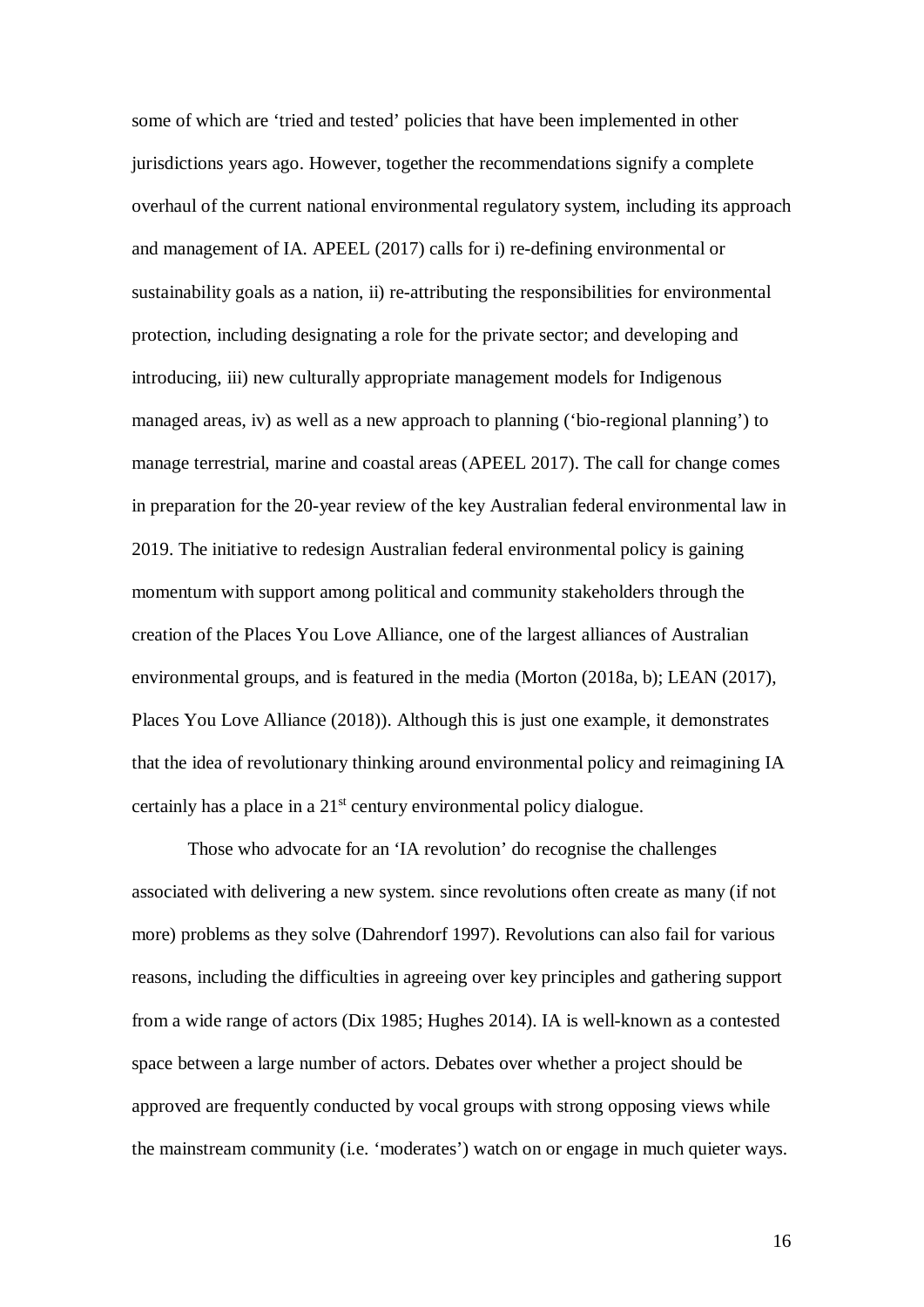There is also the danger that revolutions allow extremist groups (and views) to emerge, pushing out 'moderates' who generally have wider appeal and present a threat to extremist control, and leave minority groups vulnerable (Conan 2011; Hughes 2014). Thus, revolutions have highly unpredictable outcomes, often characterised by an unbalanced representation of stakeholders, favouring groups that are well organised (Conan 2011). The question is, are the risks associated with a revolution worth 'doing away with' such a widely accepted and adopted environmental assessment tool? The 'evolutionaries' certainly do not think so, but we invite delegates at IAIA19 to identify and deliberate options.

## **6. Conclusion: Change is needed, but what kind of change?**

Undeniably, IA has been an essential tool to drive the consideration of environmental and social issues in relation to development proposals. However, continued dissatisfaction with the outcomes of IA processes worldwide and a growing uneasiness about global problems in the  $21<sup>st</sup>$  century prompt reconsideration of current IA practice. What are the key merits of IA systems worth keeping? How should IA advance? In what direction should IA develop and how could this development be best delivered and facilitated? What alternatives are there to replace IA? Certainly, there are no easy answers to these questions, but we also believe they should not be brushed aside any longer. Fifty years on since IA entered mainstream environmental policy with the introduction of NEPA (1969), the organisers of IAIA19 have set the ambitious theme of 'Evolution or Revolution: Where next for Impact Assessment? Two main lines of thinking are proposed. The 'IA evolutionaries' believe that there is much value in keeping most of the elements/process of IA intact, but call for new ways to overcome the challenges and limitations. The 'IA revolutionaries' believe that the current approach to IA is profoundly flawed and IA in its current form should be replaced. They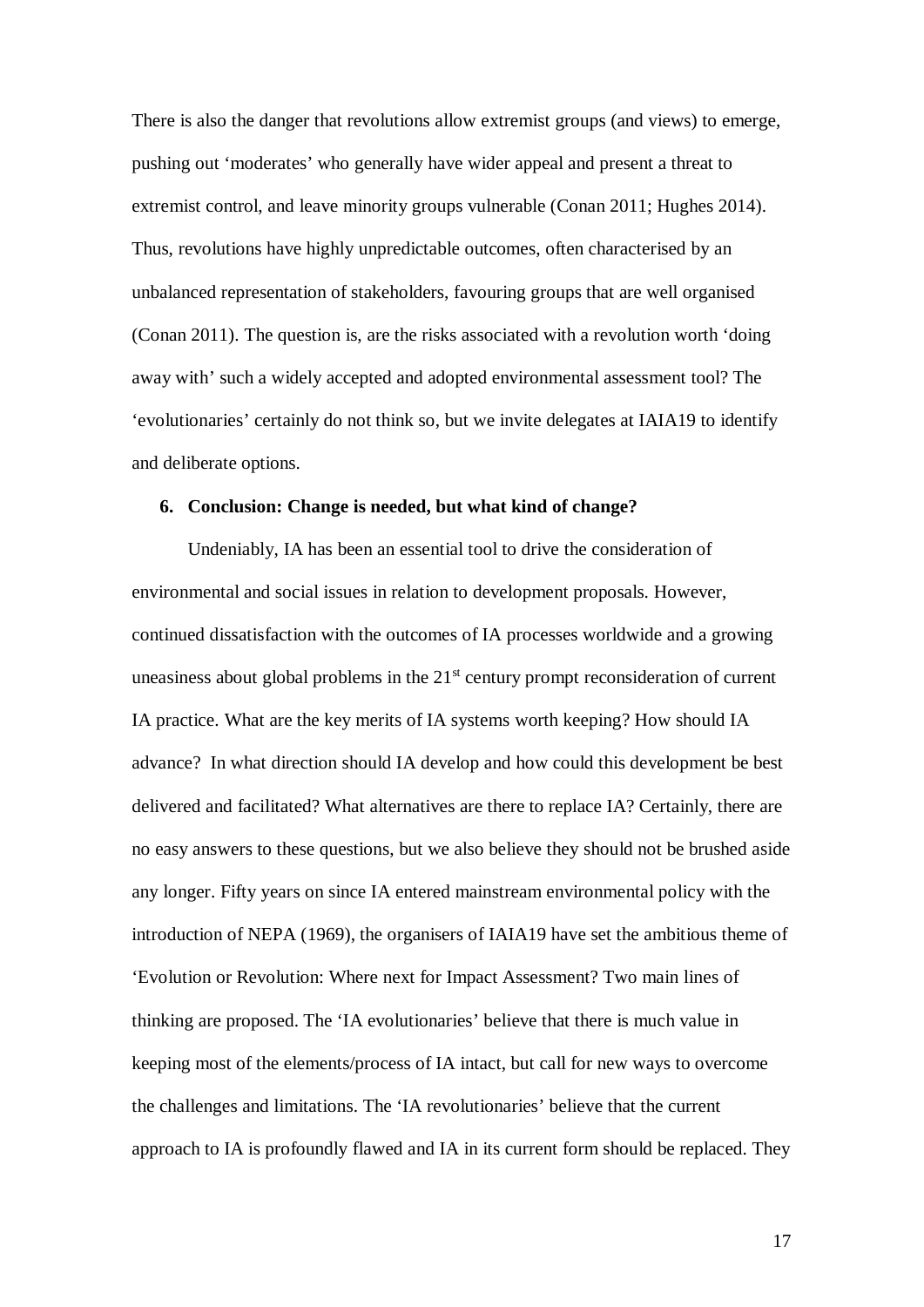question the adequacy of IA theory and practice to address the environmental and social issues we now face.

Both sides of the argument are looking for evidence, analysis and insights at IAIA19. This paper seeks to provide the rationale for much needed change to IA and introduced the concept of 'IA evolution' and 'IA revolution' as the two ways forward (although we recognise and welcome discussion around other options such as a more 'revolutionary evolution' along the lines of integration along multiple directions, for instance). We did not seek to answer the question of whether the change should be 'evolutionary' or 'revolutionary' in nature. Instead, this is a call to the IA community to consider this question and come to IAIA19 with a response, ready to debate and challenge existing norms. Your contributions will help challenge contemporary thinking about IA and we hope, can result in IA enhancements that may have not otherwise been considered. There is also the possibility that opening the doors to change may initiate new conceptual models as a type of second revolution incorporating environmental and social impacts in decision-making. A common management expression (of uncertain origin) is that 'if you do what you have always done, you will get what you have always got'. Fifty years of experience shows that a business as usual approach to IA is not sufficient. We need to change. Evolution or revolution? Now is the opportunity to put your ideas for solutions to the IA community.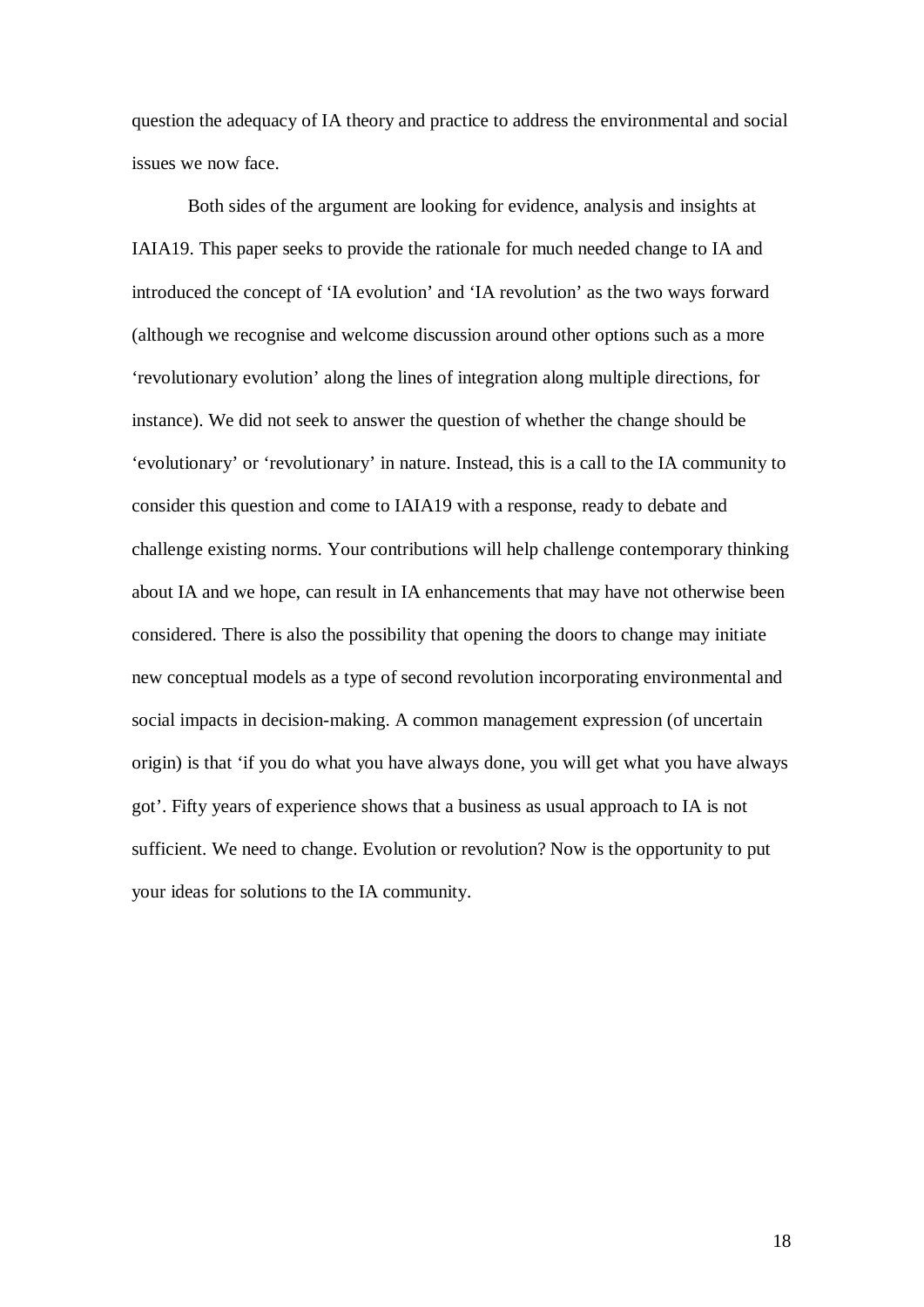| <b>Required contents</b>     | <b>Explanation</b>                                           |
|------------------------------|--------------------------------------------------------------|
| <b>Cover Sheet</b>           |                                                              |
| Summary                      | A summary of the EIS, including the major conclusions,       |
|                              | area of controversy, and the issues to be resolved           |
| <b>Table of Contents</b>     | Assists the reader in navigating through the EIS             |
| Purpose and need statement   | Explains the reason the agency is proposing the action and   |
|                              | what the agency expects to achieve                           |
| Description of the proposed  | Description of the project or action in detail               |
| action                       |                                                              |
| Alternatives to the proposed | Consideration of a reasonable range of alternatives that can |
| action                       | accomplish the purpose and need of the proposed action       |
| Affected environment         | Describes the environment of the area to be affected by the  |
|                              | alternatives under consideration                             |
| Environmental impact of the  | A discussion of the direct and indirect environmental        |
| proposed action              | consequences or effects and their significance and a         |
|                              | discussion of the relationship between local short-term uses |
|                              | of man's environment and the maintenance and                 |
|                              | enhancement of long-term productivity                        |
| Unavoidable impacts          | Any adverse environmental effects which cannot be avoided    |
|                              | should the proposal be implemented and any irreversible      |
|                              | and irretrievable commitments of resources which would be    |
|                              | involved in the proposed action should it be implemented     |
| List of preparers            | A list of the names and qualifications of the persons who    |
|                              | were primarily responsible for preparing the EIS             |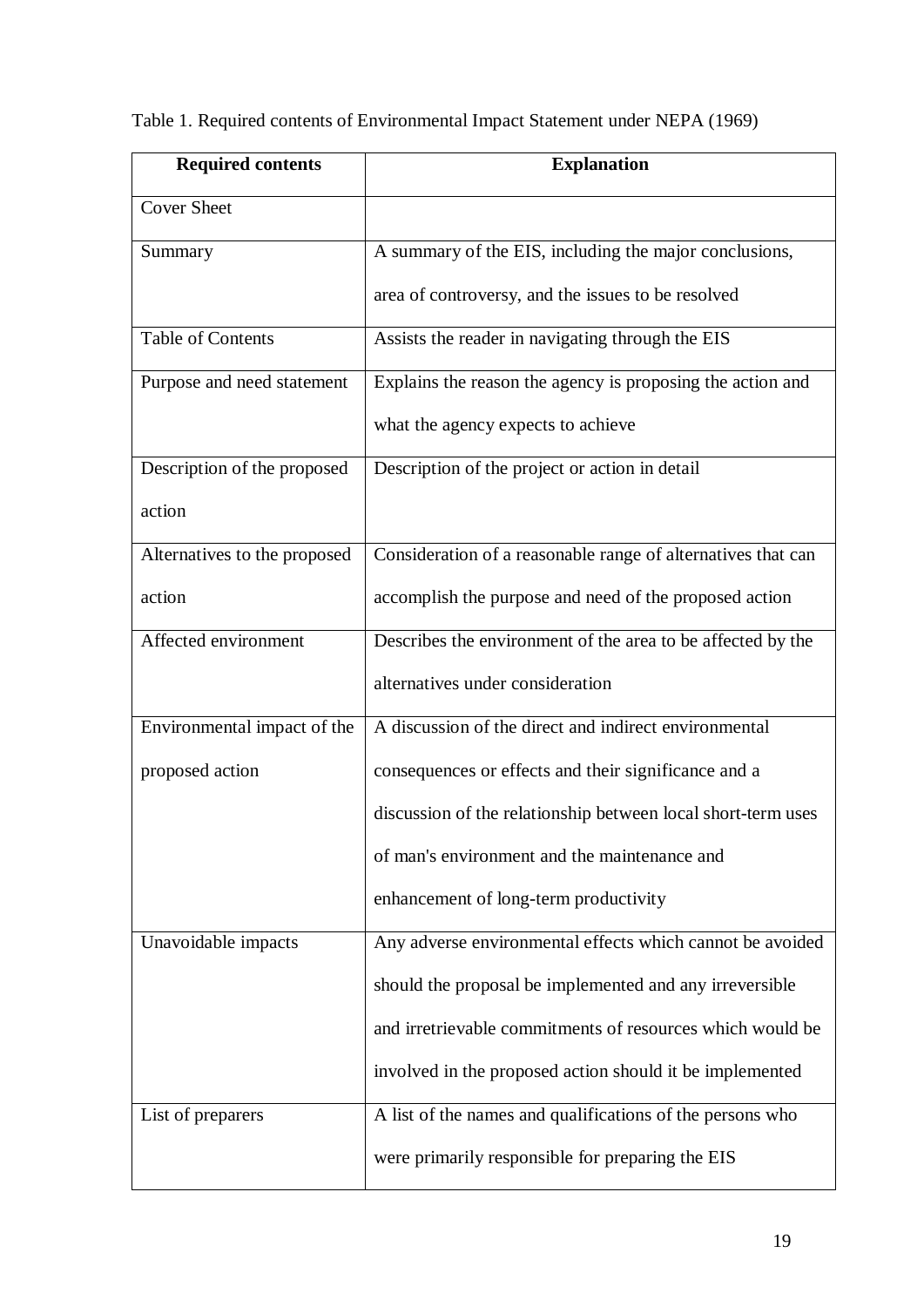| Appendices | List of agencies, organizations, and persons to whom the |
|------------|----------------------------------------------------------|
|            | EIS were sent                                            |

Source: Adapted from NEPA (1969; 2018)

|  |  | Table 2. Examples of the short-comings of IA and its consequences, from the literature |  |  |  |  |
|--|--|----------------------------------------------------------------------------------------|--|--|--|--|
|--|--|----------------------------------------------------------------------------------------|--|--|--|--|

| <b>Perceived short-comings</b>       | Consequences                                         |  |
|--------------------------------------|------------------------------------------------------|--|
| <b>Problems with IA components</b>   |                                                      |  |
| Scoping is inadequate                | IA lacks focus on important issues, IA               |  |
|                                      | reports are too long or do not cover issues          |  |
|                                      | of importance                                        |  |
| Public participation practices are   | Fundamentally undermines the                         |  |
| insufficient and/or undermined by    | expectation that the public be engaged               |  |
| legislation                          | and even collaborate in decision-making              |  |
| Cumulative impacts and transboundary | Inability to factor in cumulative impacts            |  |
| issues are not adequately addressed  |                                                      |  |
| Assessment and consideration of      | Potentially superior alternatives not                |  |
| alternatives is poor                 | adequately considered                                |  |
| Handling of new/emerging impacts is  | Ineffective in responding to challenges of           |  |
| poor                                 | the 21 <sup>st</sup> century, such as climate change |  |
|                                      | and aspects of Sustainable Development               |  |
|                                      | Goals                                                |  |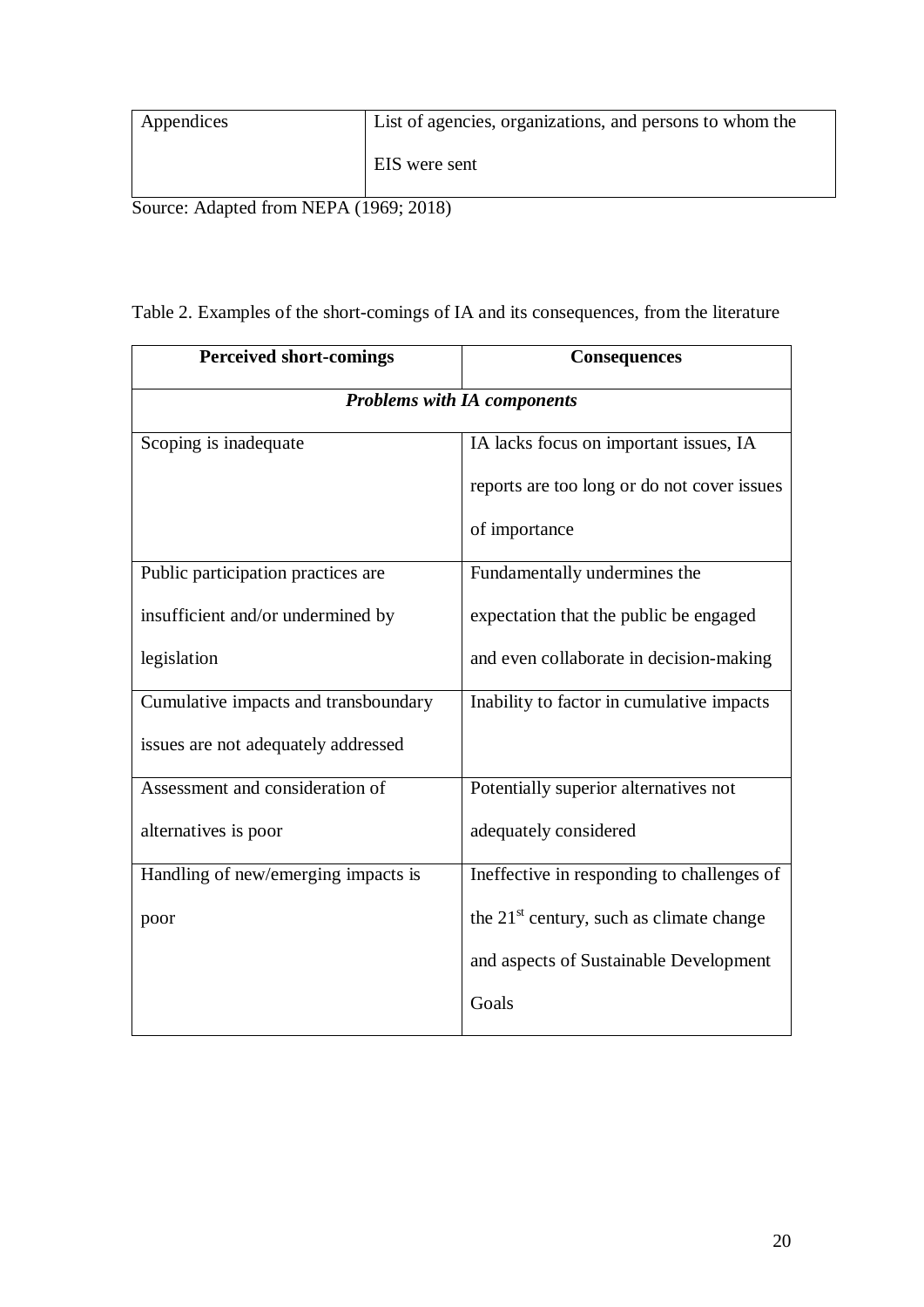| Local economic impacts of development      | Projects are approved due to predicted      |
|--------------------------------------------|---------------------------------------------|
| are rarely considered adequately; disjoint | benefits of increase in jobs and income at  |
| between environmental, social and          | national level, at the expense of social    |
| economic impacts                           | and environmental impacts at community      |
|                                            | level, further devaluing IA and attributing |
|                                            | to loss of trust in the process             |
| Accuracy of prediction and handling        | Undermines confidence in the IA process     |
| uncertainty and subjectivity is poor       | overall                                     |
| Quality of reporting is poor: reports are  | Utility of reports is limited               |
| too long, too technical or not accessible  |                                             |
| Trade-offs between benefits and negative   | Outcomes tend to support project            |
| impacts are not evaluated in a robust      | approval despite documented evidence of     |
| manner                                     | potentially harmful potential impacts       |
| Mitigation practices are limited, many are | Difficult to demonstrate whether the        |
| not even implemented                       | environmental protection aims of IA are     |
|                                            | being achieved                              |
|                                            | <b>Overarching problems</b>                 |
| Benefits of IA are intangible              | Difficult to balance the benefits with the  |
|                                            | costs and demonstrate the value of IA       |
| IA occurs too late in the decision-making  | The real decision about projects has        |
| process                                    | already been made by decision-makers        |
|                                            | means that IA becomes a mere 'tick-box      |
|                                            | exercise'                                   |
| IA is based upon assumptions of            | It is often not clear that IA influences    |
| positivism and instrumental rationality,   | decision-making                             |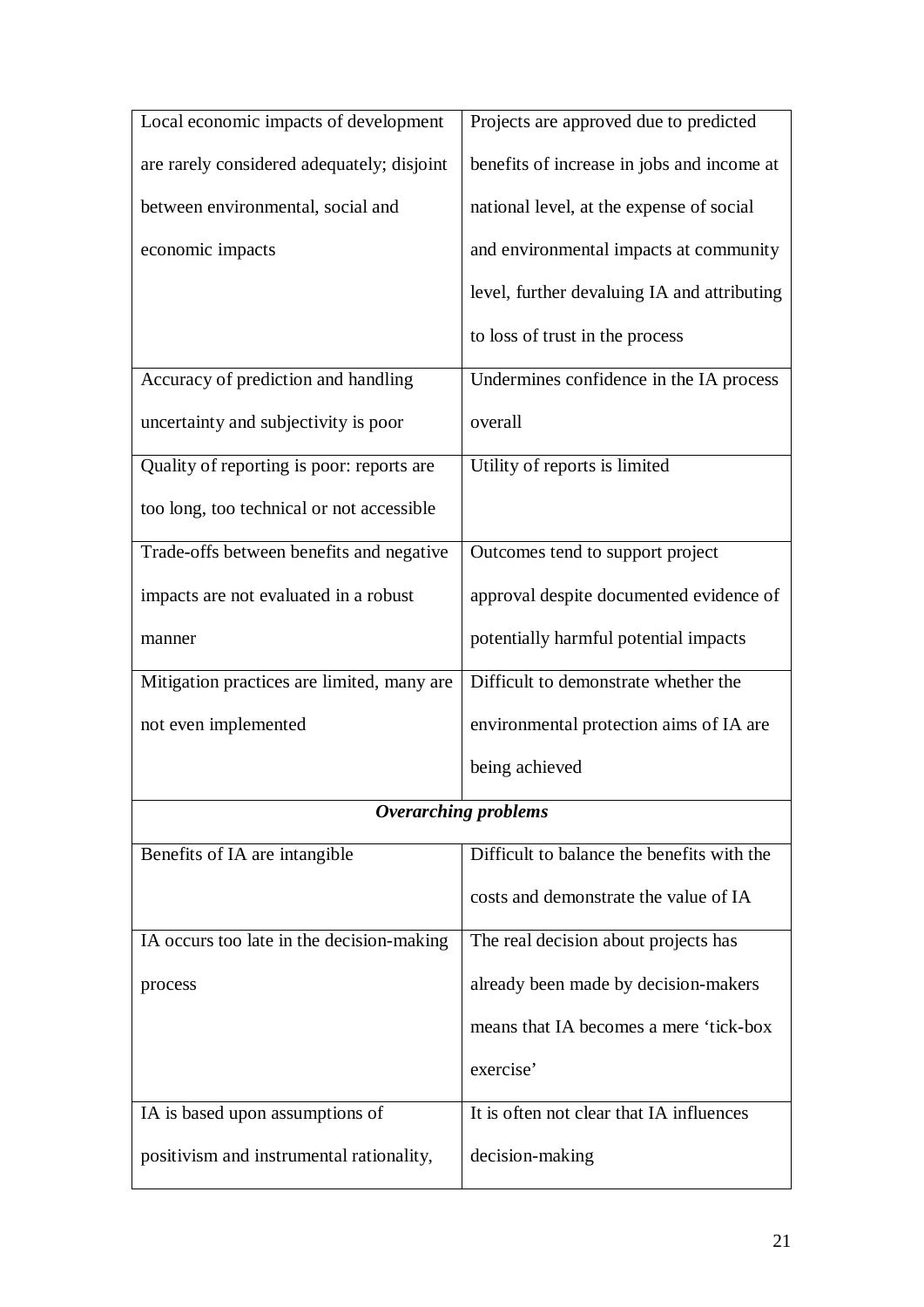| which neglects values and issues of        |                                            |
|--------------------------------------------|--------------------------------------------|
| power and fails to understand how          |                                            |
| decision-making works                      |                                            |
| The rate of consent/approval of            | Fundamentally undermines the rationale     |
| developments is too high, implying that    | for IA                                     |
| IA has not created any fundamental shift   |                                            |
| in decision-making to favour               |                                            |
| environmental protection outcomes over     |                                            |
| economic growth                            |                                            |
| IA is done poorly, with the aim to justify | Projects that are harmful to the           |
| the projects, taking limited impacts into  | environment, economy and society and       |
| account                                    | leading to the negative outcomes in the    |
|                                            | short- or long-run are approved,           |
|                                            | undermining the value of the IA as a       |
|                                            | whole                                      |
| Procedural requirements for IA are         | Increasing pressure from politicians and   |
| onerous and complex, including pre-        | developers for 'streamlining' IA on the    |
| application processes in some              | one hand, and proponents abandoning        |
| jurisdictions that result in significant   | projects on the other, because of the 'EIA |
| alterations                                | hurdle'                                    |
| The IA process takes too long              | Costs to the proponent (developer),        |
|                                            | relevant authorities (government),         |
|                                            | potentially risking the availability of    |
|                                            | finance; can lead to breaking up larger    |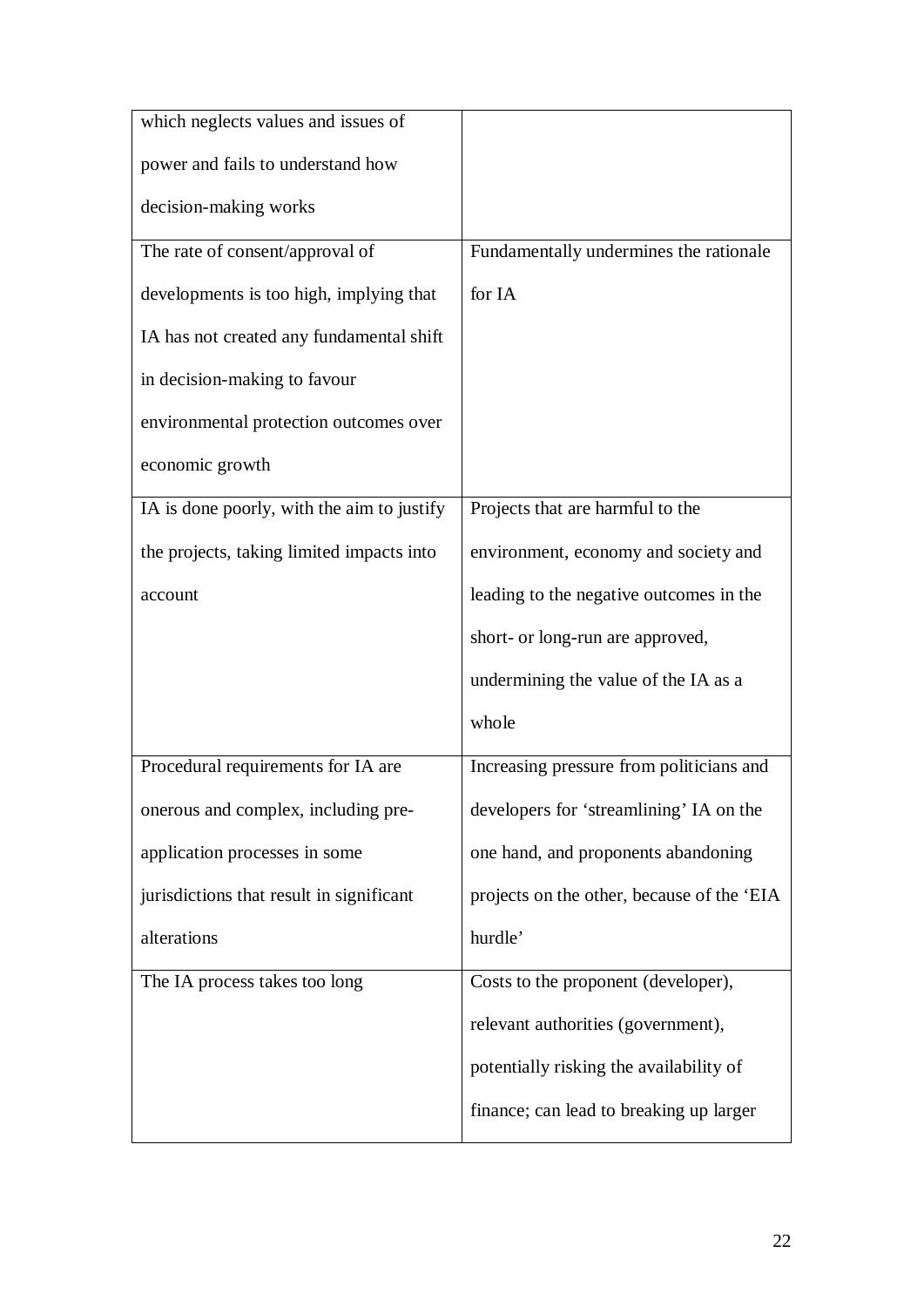|                                           | projects into smaller ones that do not  |
|-------------------------------------------|-----------------------------------------|
|                                           | trigger EIA                             |
| Tiering between SEA and EIA is            | Undermines the rationale for SEA and    |
| problematic                               | practice as an integrative approach;    |
|                                           | outcomes from SEA are not implemented   |
| There are too many different types of IAs | Lack of focus and integration between   |
|                                           | environmental, social, economic, health |
|                                           | and other aspects                       |
|                                           |                                         |

Sources: Arts et al. (2012), Banhalmi-Zakar (2016), Bond and Pope (2012), Bond, et al (2014), Cashmore (2004), Cashmore et al. (2004), Canter and Ross (2012), (European Commission, 2012), Fischer (2012), Glasson et al (2012), Institute of Environmental Management and Assessment (2011; 2017), Killian and Pretty (2008), Larsen et al. (2012), Larsen et al. (2013), Morrison-Saunders et al. (2012), Nitz and Brown (2001), NSW Planning and Environment (2016), Productivity Commission (2013); Quinlan et al (2016), Riley (2016), Sadler (2004), Sánchez (2012), Schmidt (2015), Sinclair and Diduck (2017), Tennoy et al (2004), Therivel et al. (2009), (Tzoumis and Finegold, 2000), Yousefi et al. (2015), Vanclay (2012), Wood (2003).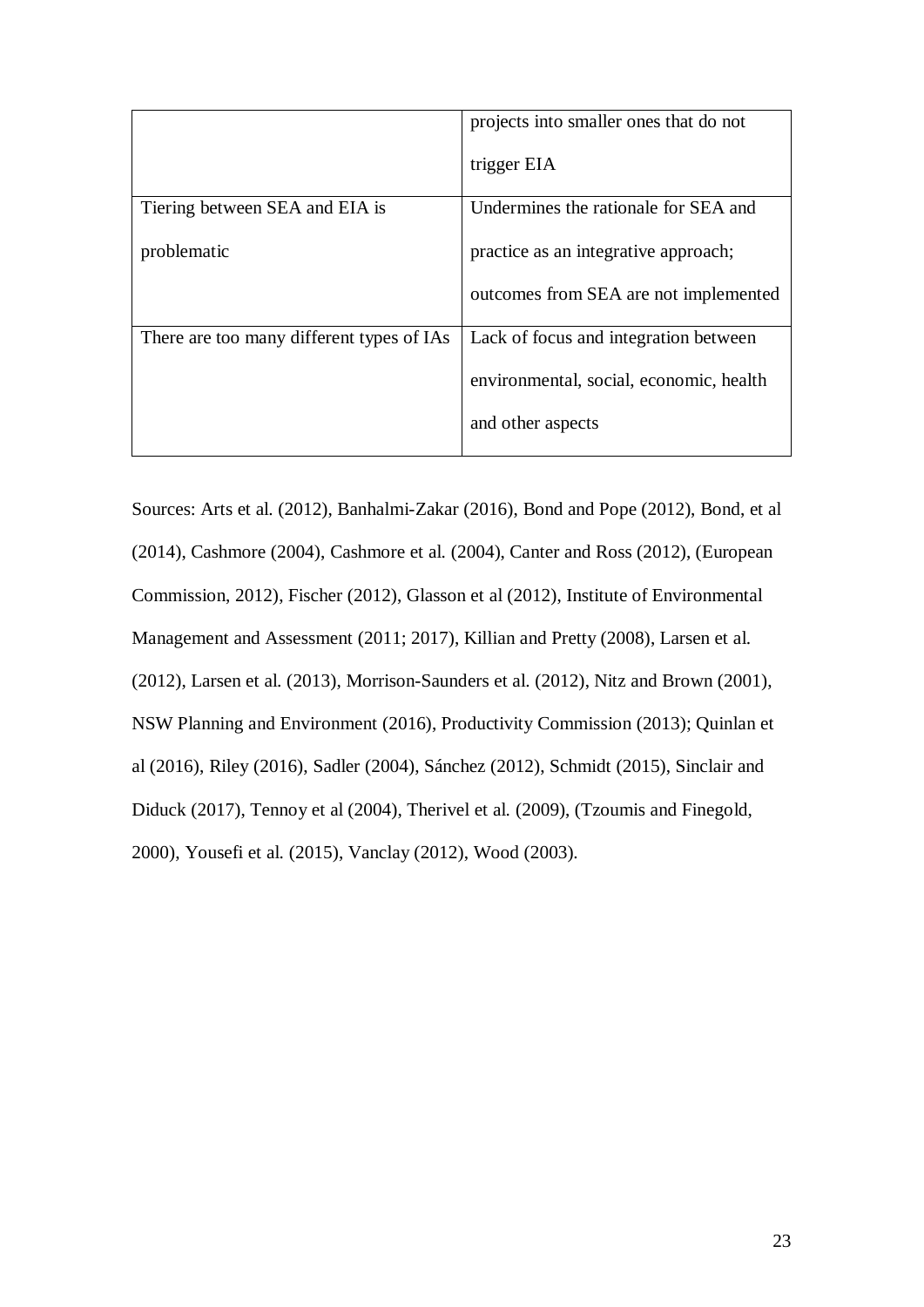References:

- Ahmed K, Sánchez-Triana E. 2008. Strategic Environmental Assessment for policies. [accessed 9 August 2018]. https://openknowledge.worldbank.org/bitstream/handle/10986/6461/446390P UB0Stra101OFFICIAL0USE0ONLY1.pdf?sequence=1&isAllowed=y. Arts J, Tomlinson P, Voogd H. 2005. EIA and SEA tiering: The missing link?
- Position Paper presented at International Association of Impact Assessment Conference on International experience and perspectives in SEA; Sep 26-30; Prague.
- Arts J, Runhaar H, Fischer TB, Jha-Thakur U, Van Laerhoven F, Driessen PPJ, Onyango V. 2012. The Effectiveness of EIA as an instrument for environmental governance: Reflecting on 25 years of EIA practice in the Netherlands and the UK. J. Environmental Assessment Policy and Management 14(4):1-40.
- APEEL [Australian Panel of Experts on Environmental Law]. 2017. Blueprint for the Next Generation of Australian Environmental Law. Carlton, Melbourne. [accessed 10February 2018]. https://static1.squarespace.com/static/56401dfde4b090fd5510d622/t/59bb6fe3

f43b55b154728d29/1505456149104/APEEL+Blueprint+for+environmental+l aws.pdf.

- Banerjee P, Ghose MK. 2017. A geographic information system-based socioeconomic impact assessment of the broadening of national highway in Sikkim Himalayas: a case study. Environ. Dev. Sustain. 19:2333.
- Banhalmi-Zakar Z. 2016. The impact of bank lending on the environmental outcomes of urban development. Australian Planner 53(3):221-231.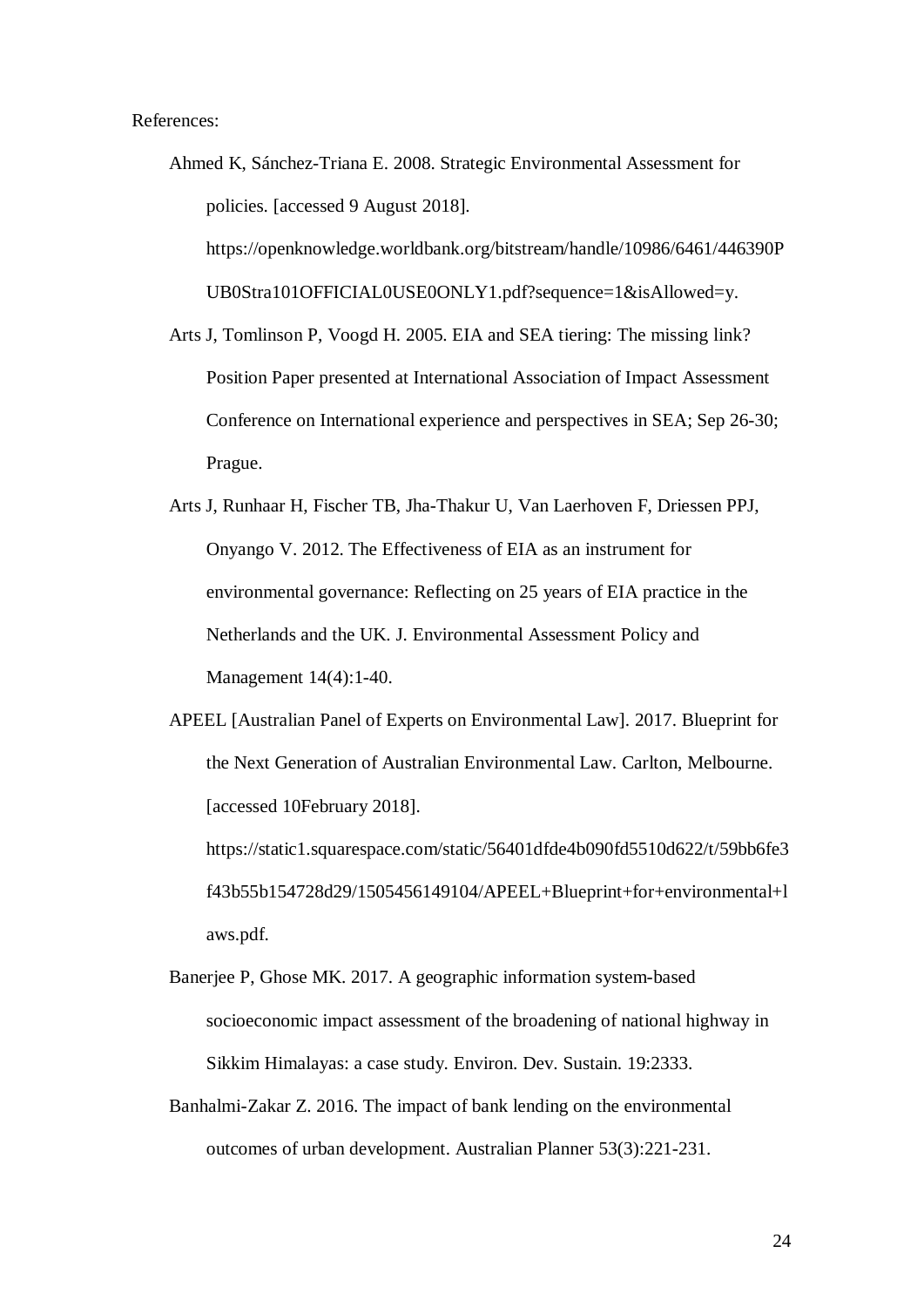- Banhalmi-Zakar Z, Larsen SV. 2016. How strategic environmental assessment can inform lenders about potential environmental risks, Impact Assessment and Project Appraisal. 33(1):68-72.
- Bartlett RV. 1989. Impact assessment as a policy strategy. In Bartlett RV and Baber W F editors. Policy through impact assessment - Institutionalised analysis as a policy strategy. Westport (CN): Greenwood Press; p.1-4.
- Bartlett RV, Kurian PA. 1999. The theory of environmental impact assessment: Implicit models of policy making - What makes EIA work? Policy and Politics. 27(4):414-433.
- Bina O. 2007. A critical review of the dominant lines of argumentation on the need for strategic environmental assessment. Environmental Impact Assessment Review. 27:585-606.
- Bond A, Morrison-Saunders A, Pope J. 2012. Sustainability assessment: the state of the art. Impact Assessment and Project Appraisal. 30(1):53–62.
- Bond A, Pope J. 2012. The state of the art of impact assessment in 2012. Impact Assessment and Project Appraisal. 30(1):1–4.
- Bond A, Pope J, Morrison-Saunders A, Retief F, Gunn JAE. 2014. Impact assessment: Eroding benefits through streamlining? Environmental Impact Assessment Review. 45:46–53.
- Brown AL, Hill RC. 1995. Decision-scoping: making EA learn how the design process works. Project Appraisal 10(4):223–232.
- Canter L, Ross B. 2012. A basic need for integration Bringing focus to the scoping process. 32(1): 21-22.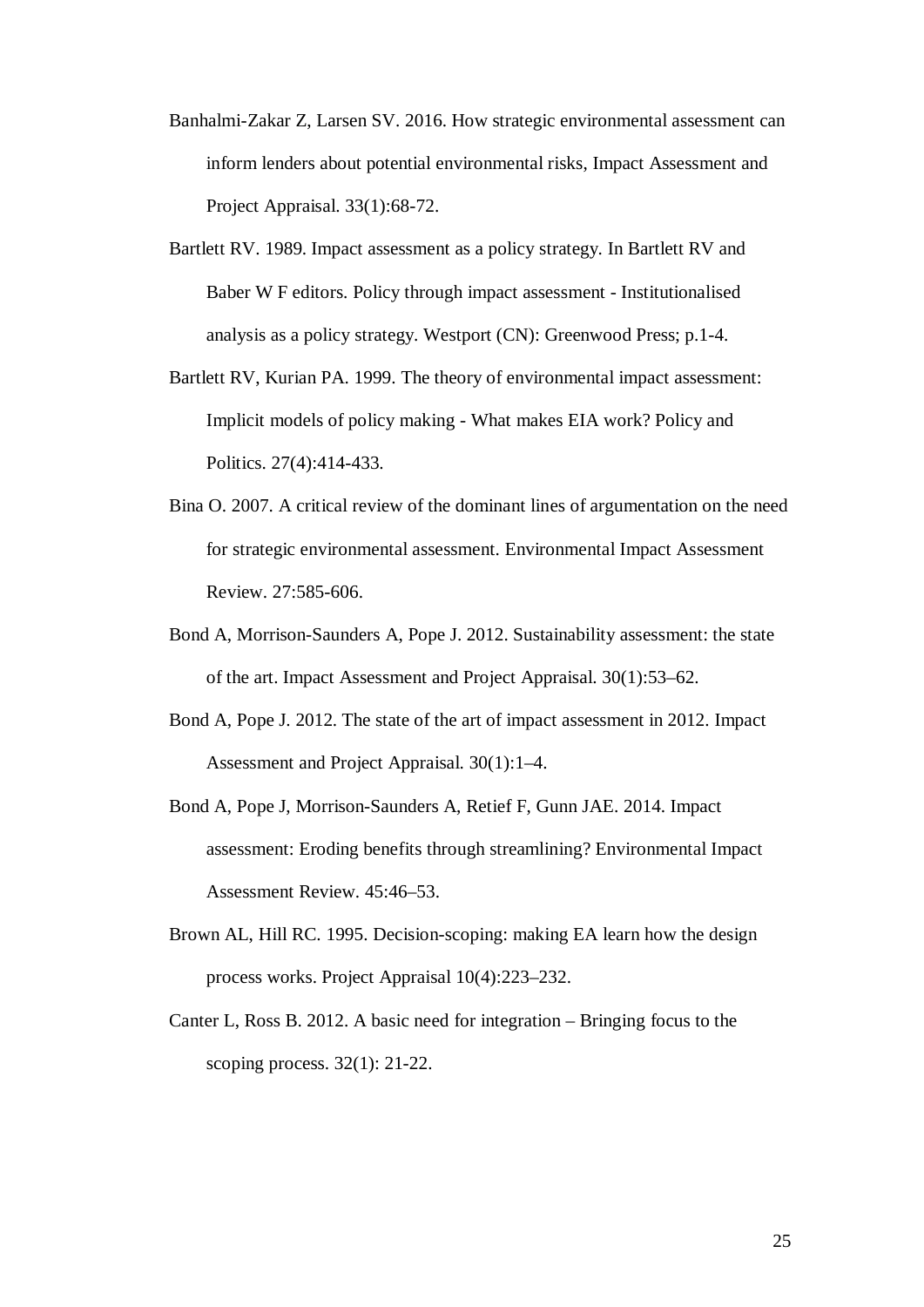- Cashmore M. 2004. The role of science in environmental impact assessment: process and procedure versus purpose in the development of theory. Environmental Impact Assessment Review 24(4): 403-426.
- Cashmore M, Gwilliam R, Morgan RK, Cobb D, Bond A. 2004. The interminable issue of effectiveness: substantive purposes, outcomes and research challenges in the advancement of environmental impact assessment theory. Impact Assessment and Project Appraisal, 22(4):295–310.
- Chanchitpricha C, Bond A. 2013. Conceptualising the effectiveness of impact assessment processes, Environmental Impact Assessment Review, 43:65-72.
- Cherp A, Watt A, Vinichenko V. 2007. SEA and strategy formation theories: From three Ps to five Ps. Environmental Impact Assessment Review. 27(7):624- 644.
- Collins English Dictionary. 2018. Revolution. [accessed 24 March 2018]. https://www.collinsdictionary.com/dictionary/english/revolution.
- Cortés U, Sànchez-Marrè M, Ceccaroni L, R-Roda I, Poch M. 2000. Artificial Intelligence and Environmental Decision Support Systems. Applied Intelligence 13:77-91.
- Dalal-Clayton B, Sadler B. 1998. Strategic Environmental Assessment: A rapidly evolving approach. In A directory of Impact Assessment guidelines by A Donnelly, B Dalal-Clayton, R Hughes. IIED.

Department of Planning and Environment. 2018. EIA Improvement Project. [accessed 25 February 2018] http://www.planning.nsw.gov.au/Policy-and-Legislation/Under-review-and-new-Policy-and-Legislation/Environmental-Impact-Assessment-Improvement-Project.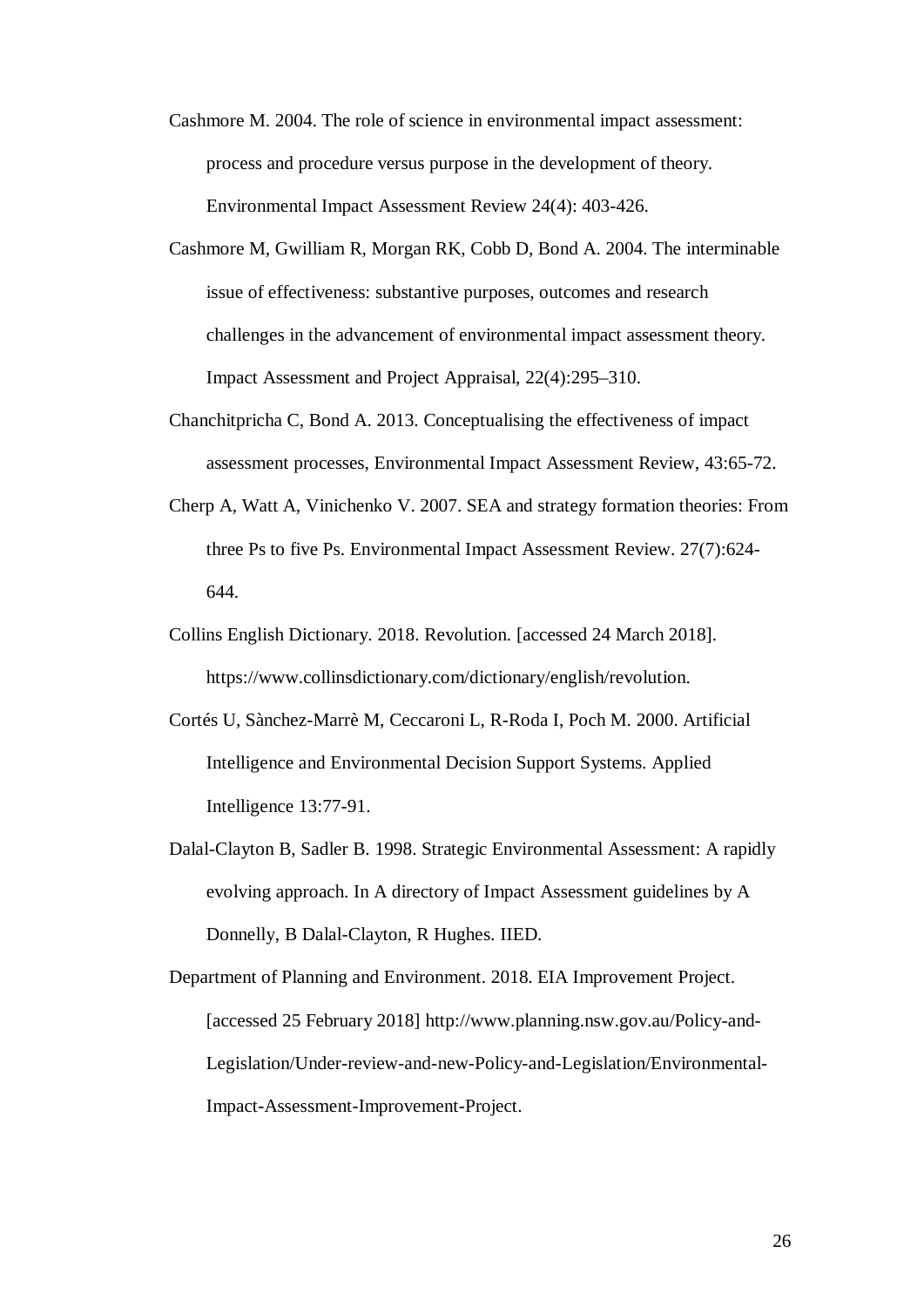Environment and Natural Resources Committee. 2011. Inquiry into the Environmental Effects Statement Process in Victoria. Melbourne.

- European Commission. 2012. Amending Directive 2011/92/EU on the assessment of the effects of certain public and private projects on the environment.Vol. 297.
- Fischer TB. 2007. Theory and practices of Strategic Environmental Assessment. London: Earthscan.
- Fischer TB. 2012. Impact Assessment: There can be strength in diversity! Impact Assessment and Project Appraisal. 32(1):9-10.
- Fundingsland Tetlow M, Hanusch M. 2012. Strategic Environmental Assessment: the state of the art. Impact Assessment and Project Appraisal, 30(March):37– 41.
- Glasson J, Therivel R, Chadwick A. 2012. Introduction to Environmental Impact Assessment. 4th ed. Abingdon: Routledge.
- Gronow C, Brown AL, Morrison-Saunders A. 2015. A Framework for Exploring Effectiveness. Paper presented at the IAIA15. In IAIA15 Conference Proceedings: Impact Assessment in the Digital Era; April 20-23; Florence, Italy.
- Hartz-Karp J, Pope J. 2011. Enhancing the effectiveness of SIA through deliberative democracy. In New Directions in Social Impact Assessment: Conceptual and Methodological Advances. In Vanclay F and Esteves AM. Cheltenham (UK) Edward Elgar Publishing Limited.
- Hawke A. 2015. Review of the Northern Territory Environmental Assessment and Approval Processes. [accessed 25 February 2018]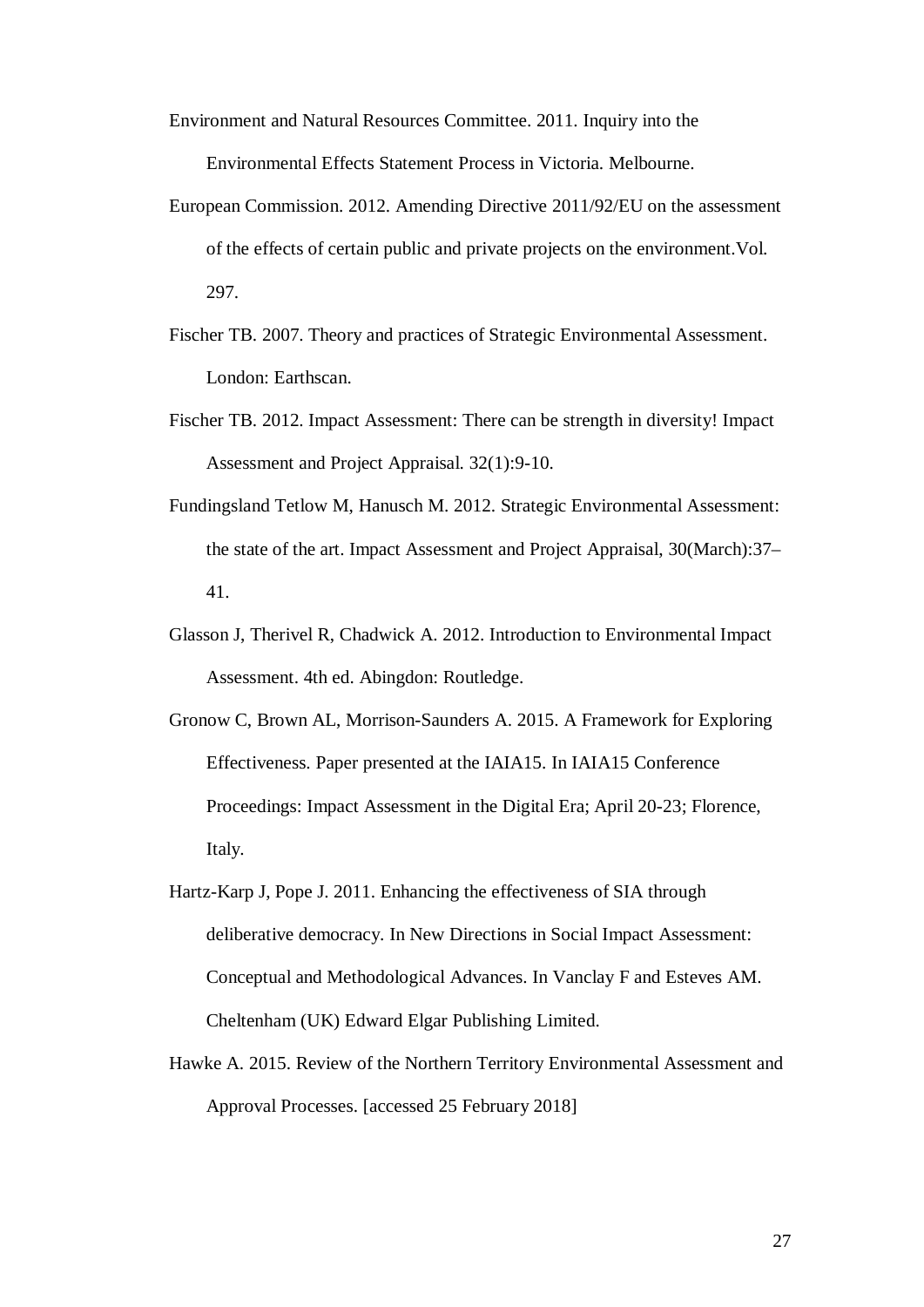https://dlpe.nt.gov.au/\_\_data/assets/pdf\_file/0011/262919/hawke-review-ofthe-northern-territory-environmental-assessment-and-approval-process.pdf.

- IAIA [International Association for Impact Assessment]. 1999. Principles of Environmental Impact Assessment Best Practice. [accessed 26 January 2018] http://iaia.org/uploads/pdf/principlesEA\_1.pdf
- IAIA [International Association for Impact Assessment. 2018. Key Citations. [accessed 26 January 2018] http://iaia.org/key-citations.php.
- Institute of Environmental Management and Assessment. 2011. Special Report The State of Environmental Impact Assessment in the UK. [accessed 28 July 2018].

https://www.iema.net/assets/uploads/Special%20Reports/iema20special20rep ort20web.pdf.

Institute of Environmental Management and Assessment. 2017. Delivering proportionate EIA: A collaborative strategy for enhancing UK environmental impact assessment practice. [accessed 28 July 2018].

28https://www.iema.net/policy/ia/proportionate-eia-guidance-2017.pdf.

- Jha-Thakur U, Gazzola P, Fischer TB, Peel D, Kidd S. 2009. SEA effectiveness The significance of learning, impact assessment and project appraisal, 27(2):133-144.
- Jenkins B. 2015. From Mitigation to Sustainability: Going Beyond Reactive Approaches. Paper presented at EIANZ Annual Conference; 29-30 October; Perth, WA.
- Jenkins B. 2018. Water Management in New Zealand's Canterbury Region. Netherlands. Springer Publishing Company.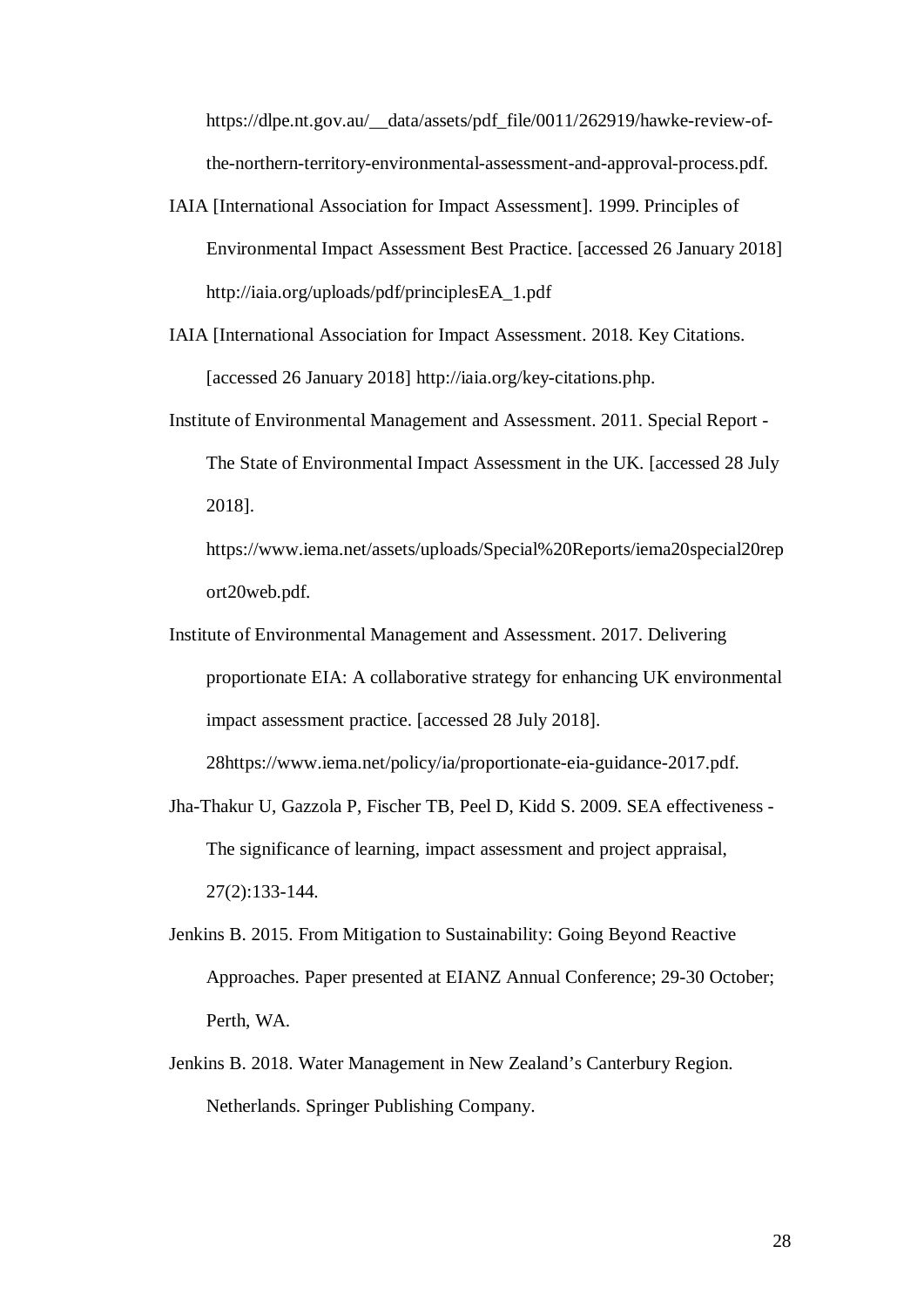- Killian J, Pretty D. 2008. Planning applications: A faster and more responsive system Final Report. London, UK.
- Larsen SV, Kornov L, Wejs A. 2012. Mind the gap in SEA: An institutional perspective on why assessment of synergies amongst climate change mitigation, adaptation and other policy areas are missing. Environmental Impact Assessment Review. 33(1): 32-40.
- Larsen SV, Kornov L, Driscoll PA. 2013. Avoiding climate change uncertainties in Strategic Environmental Assessment. Environmental Impact Assessment Review. 43:144-150.
- Lawrence DP. 1997. The need for EIA theory-building. Environmental Impact Assessment Review. 9255(97):79–107.
- LEAN [Labour Environment Action Network]. 2017. Environment Laws for the 21st century. [accessed 19 February 2018] https://d3n8a8pro7vhmx.cloudfront.net/lean/pages/308/attachments/original/1 504064600/a3\_version\_email\_v2\_a.pdf?1504064600.
- Lee N, Walsh F. 1992. Strategic environmental assessment: An overview. Project Appraisal. 7(3):126-136.
- Like J, Kang J, Schroth O. 2015. Prediction of the visual impact of motorways using GIS. Environmental Impact Assessment Review. 55:59-73.
- Lobos V, Partidario MR. 2014. Theory versus practice in Strategic Environmental Assessment (SEA). Environmental Impact Assessment Review. 48:34-46.
- Loomis JJ, Dziedzic M. 2018. Evaluating EIA systems' effectiveness: A state of the art. Environmental Impact Assessment Review. 68:29-37.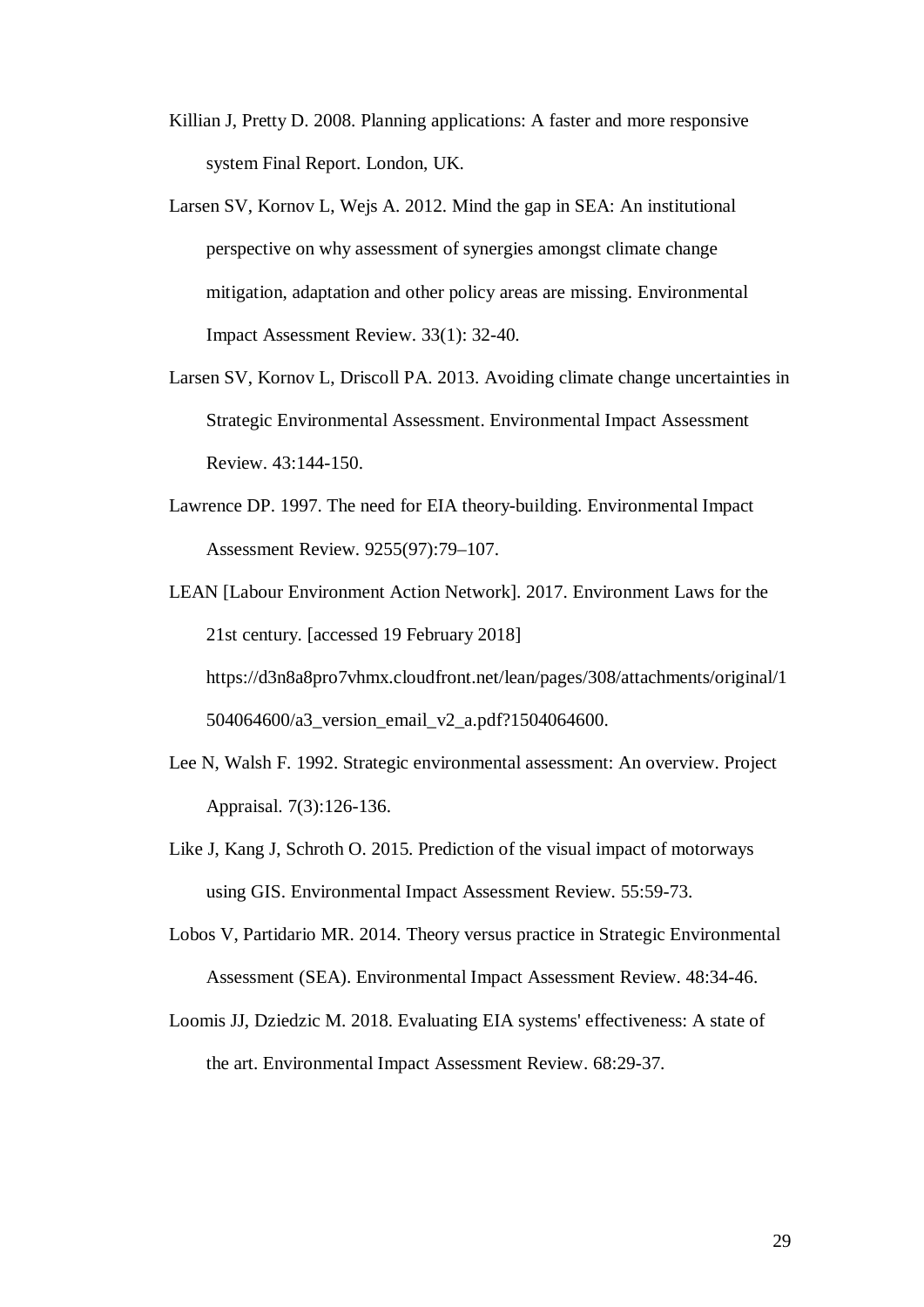- Macintosh A. 2010. Best practice environmental impact assessment: A model framework for Australia. Australian Journal of Public Administration, 69(4):401–417.
- Millennium Ecosystem Assessment. 2005. Statement from the board, Living beyond our means: Natural assets and human well-being. [accessed 20 July 2018]

https://www.millenniumassessment.org/documents/document.429.aspx.pdf.

- Millennium Ecosystem Assessment. 2005. Ecosystems and Human Well-being: Synthesis. Washington DC. Island Press.
- Morgan RK. 2012. Environmental impact assessment: the state of the art. Impact Assessment and Project Appraisal, 30(1):5–14.
- Morrison-Saunders A, Arts J. editors. 2004. Assessing impact: handbook of EIA and SEA follow-up. London (UK). Earthscan.
- Morrison-Saunders A, Fischer TB. 2006. What's wrong with EIA and SEA anyway? A sceptic's perspective on sustainability assessment. Journal of Environmental Assessment, Policy and Management 8(1):19-39.
- Morrison-Saunders A, Pope J, Gunn JAE, Bond A, Retief F. 2014. Strengthening impact assessment: a call for integration and focus. Impact Assessment and Project Appraisal, 32(1):2–8.

Morton A. 2018 January 30. Our wide brown land 'The Franklin would be dammed today': Australia's shrinking environmental protections. The Guardian; Environment. https://www.theguardian.com/environment/2018/jan/30/thefranklin-would-be-dammed-today-australias-shrinking-environmentalprotections.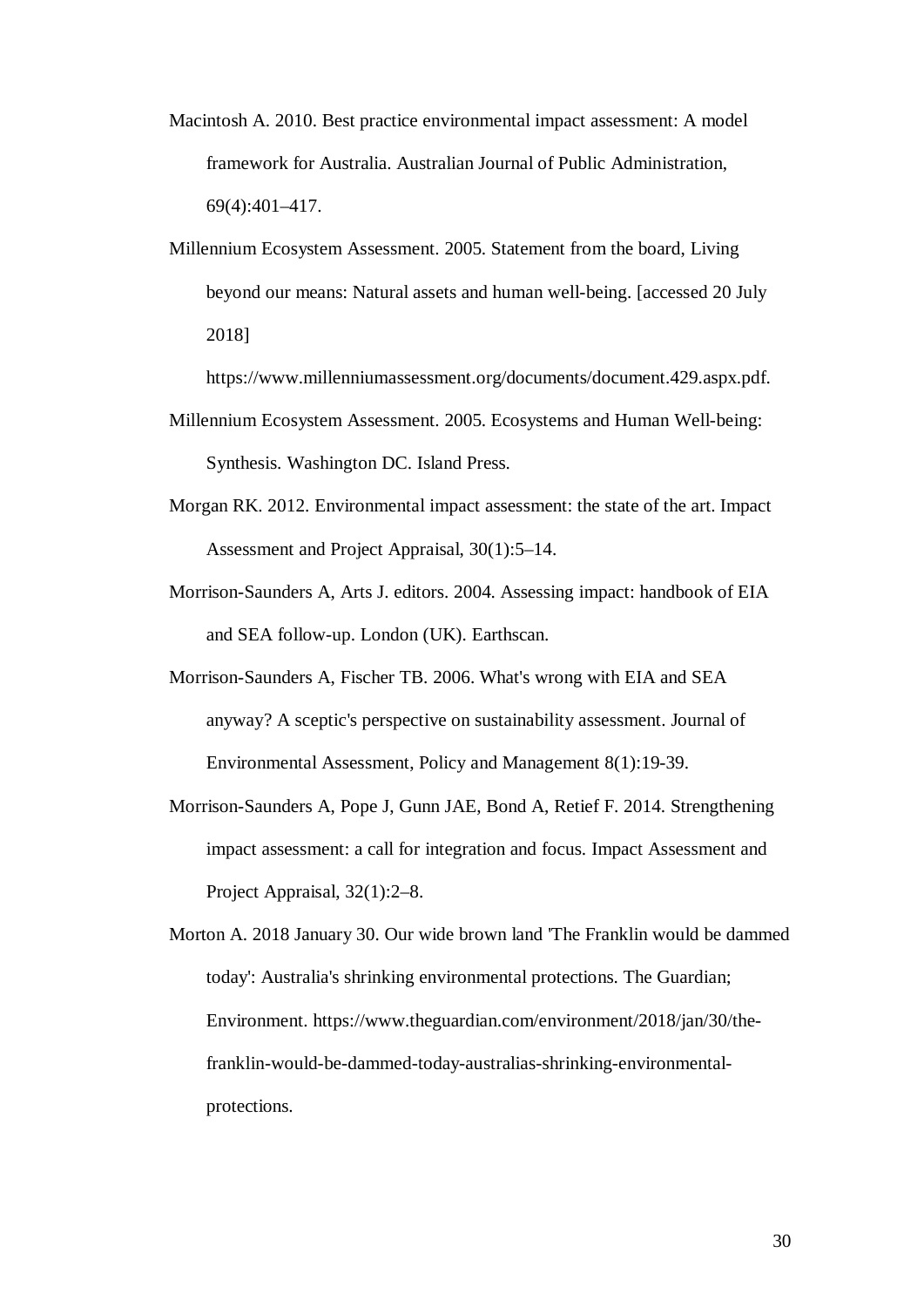Morton A. 31 January 2018. Labor branches push for new environment act and independent watchdog. The Guardian; Environment. https://www.theguardian.com/environment/2018/jan/31/labor-branches-pushfor-new-environment-act-and-independent-watchdog.

NEPA [National Environmental Policy Act]. 2018. National Environmental Policy Act Review Process. [accessed 26 April 2018] https://www.epa.gov/nepa/national-environmental-policy-act-reviewprocess#EIS.

Nitz T, Brown AL. 2001. SEA must learn how policy making works. Journal of Environmental Assessment, Policy and Management 3(3):329-342.

NSW Planning and Environment. 2016. Environmental Impact Assessment Improvement Project: Discussion Paper. New South Wales. [accessed 2 August 2018]. http://www.planning.nsw.gov.au/~/media/Files/DPE/Discussion-

papers/environmental-assessment-impact-improvement-project-discussionpaper-2016-10.ashx.

- Oxford Dictionaries. 2018. Evolution. [accessed 2 July 2018]. https://en.oxforddictionaries.com/definition/evolution.
- Owens S, Rayner T, Bina O. 2004. New agendas for appraisal: reflections on theory, practice, and research. Environment and Planning A. 36(11):1943– 1959.
- Partidario MR. 2000. Elements of an SEA framework— improving the addedvalue of SEA. Environmental Impact Assessment Review. 20(6):647-663.
- Partidario MR. 2012. Strategic Environmental Assessment better practice guide Methodological guidance for strategic thinking in SEA. [accessed 9 August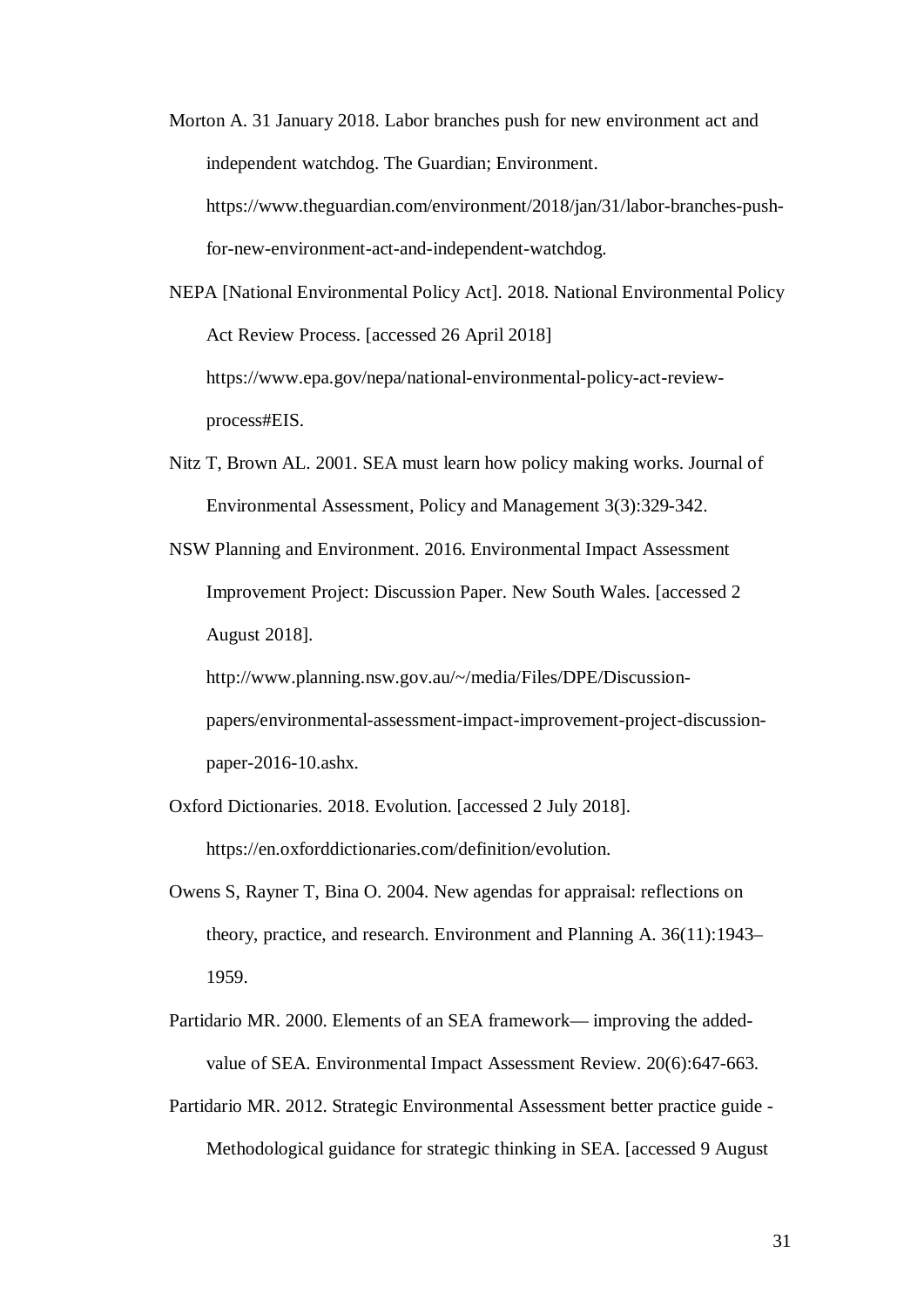http://ec.europa.eu/environment/eia/pdf/2012%20SEA\_Guidance\_Portugal.pd f.

- Places You Love Alliance. 2018. Who We Are. [accessed 4 March 2018]. http://www.placesyoulove.org/who-we-are/.
- Pope J, Bond A, Cameron C, Retief F, Morrison-Saunders A. 2018. Are current effectiveness criteria fit for purpose? Using a controversial strategic assessment as a test case. Environmental Impact Assessment Review. 70:34- 44.
- Productivity Commission. 2013. Major Project Development Assessment Processes, Research Report. Canberra, ACT. [accessed 2 August 2018]. https://www.pc.gov.au/inquiries/completed/major-projects/report/majorprojects.pdf.
- Quinlan PD, Heenan EM, Govinnage SU. 2016. Independent legal and governance review into policies and guidelines for environmental impact assessments under the Environmental Protection Act 1986 (WA). Perth, WA. [accessed 2 August 2018].

http://www.epa.wa.gov.au/sites/default/files/EPA%20Legal%20and%20Gove rnance%20Review%20-%20Final%20Report%20-%20Quinlan%20et%20al-170516.pdf.

- Retief F, Bond A, Pope J, Morrison-Saunders A. King N. 2016. Global megatrends and their implications for environmental assessment practice. Environmental Impact Assessment Review 61:52-60.
- Riley S. 2016. Prioritising the environment in sustainable development: Lessons from Australian environmental impact assessment. In V. Mauerhofer V,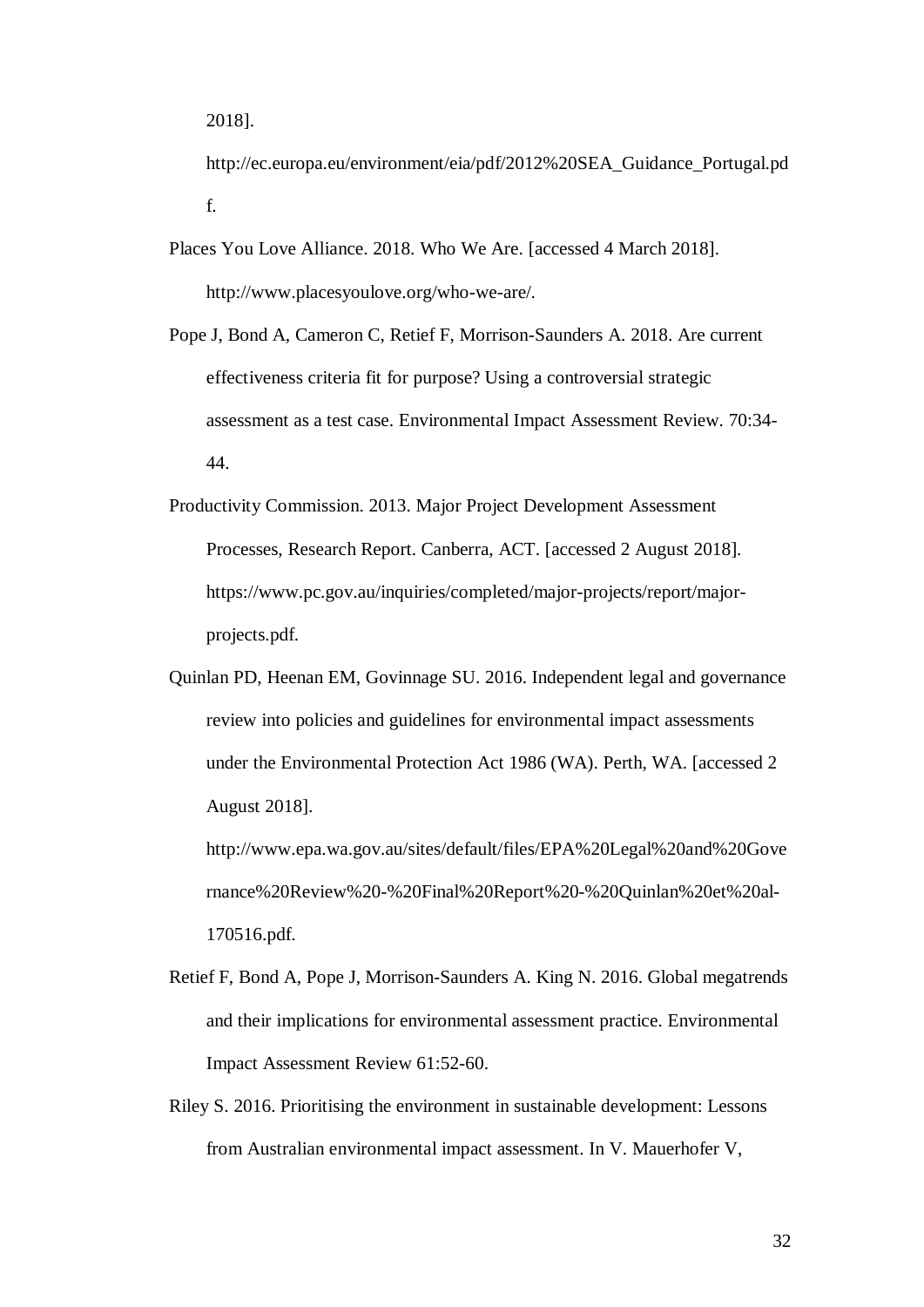editor. Legal Aspects of Sustainable Development. London: Springer Publishing Company p. 271–288.

- Ruckert A, Schram A, Labonté R, Friel S, Gleeson D, Thow AM. 2017. Policy coherence, health and the sustainable development goals: a health impact assessment of the Trans-Pacific Partnership, Critical Public Health, 27(1):86- 96.
- Sadler B. 1996. International Study of the Effectiveness of Environmental Assessment: Environmental Assessment in a Changing World. [accessed 2 August 2018]. https://www.ceaa-acee.gc.ca/Content/2/B/7/2B7834CA-7D9A-410B-A4ED-FF78AB625BDB/iaia8\_e.pdf.
- Sadler B. 2004. On evaluating the success of EIA and SEA. In Morrison-Saunders A, Arts J. editors. Assessing impact handbook of EIA and SEA follow-up London (UK): Earthscan. p. 248–285.
- Sánchez LE, Mitchell R. 2017. Conceptualizing impact assessment as a learning process. Environmental Impact Assessment Review. 62:195-204.
- Schmidt OL. 2015. Environmental reviews and case studies: Ultimate streamlining: Making National Environmental Policy Act documents as small as the law will allow. Environmental Practice. 16(4):309–315.
- Sheate WR. 2010. Tools, techniques and approaches for sustainability: Collected writings in environmental assessment policy and management. Singapore: World Scientific Publishing Co.
- Sherren K, Parkins JR, Smit M, Holmlund M, Chen Y. 2017. Digital archives, big data and image-based culturomics for social impact assessment: Opportunities and challenges. Environmental Impact Assessment Review, 67:23-30.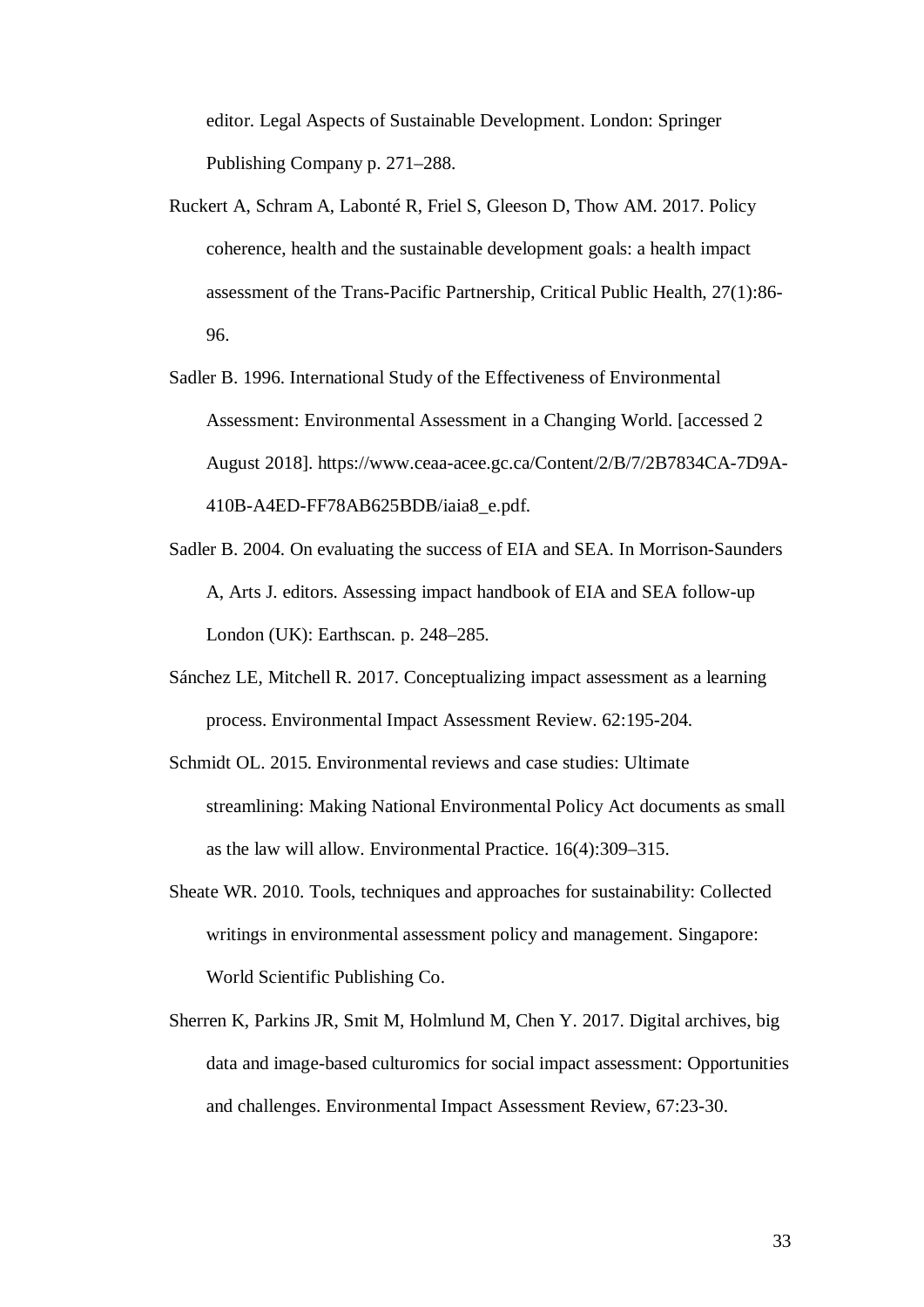- Sinclair AJ, Diduck A. 2017. Reconceptualizing public participation in environmental assessment as EA civics. Environmental Impact Assessment Review, 62:174–182.
- Therivel R. 2013. Strategic Environmental Assessment in action. London: Earthscan.
- Therivel R, Christian G, Craig C, Grinham R, Mackins D, Smith J, Yamane M. 2009. Sustainability-focused impact assessment: English experiences. Impact Assessment and Project Appraisal, 27(2):155–168.
- Tzoumis K, Finegold L. 2000. Looking at the quality of draft environmental impact statements over time in the United States: Have ratings improved? Environmental Impact Assessment Review, 20:557–578.
- Vanclay F. 2012. Integration and focus from the perspective of Social Impact Assessment: A response to Morrison-Saunders et al. 32(1):11-13.
- Vanclay F. 2015. Changes in the impact assessment family 2003–2014: Implications for considering achievements, gaps and future directions. Journal of Environmental Assessment Policy and Management 17(01):1550003.
- Victorian Auditor-General. 2017. Effectiveness of the Environmental Effects Statement Process. [accessed 2 August 2018].

https://www.audit.vic.gov.au/sites/default/files/20170322-EES.pdf.

- Yousefi H, Noorollahi Y, Peirow S. 2015. Status of environmental impact assessment. Environmental Policy and Law. 45(6):320-325.
- Wallington T, Bina O, Thissen W. 2007. Theorising Strategic Environmental Assessment: Fresh perspectives and future challenges. Environmental Impact Assessment Review. 27(7):569-584.